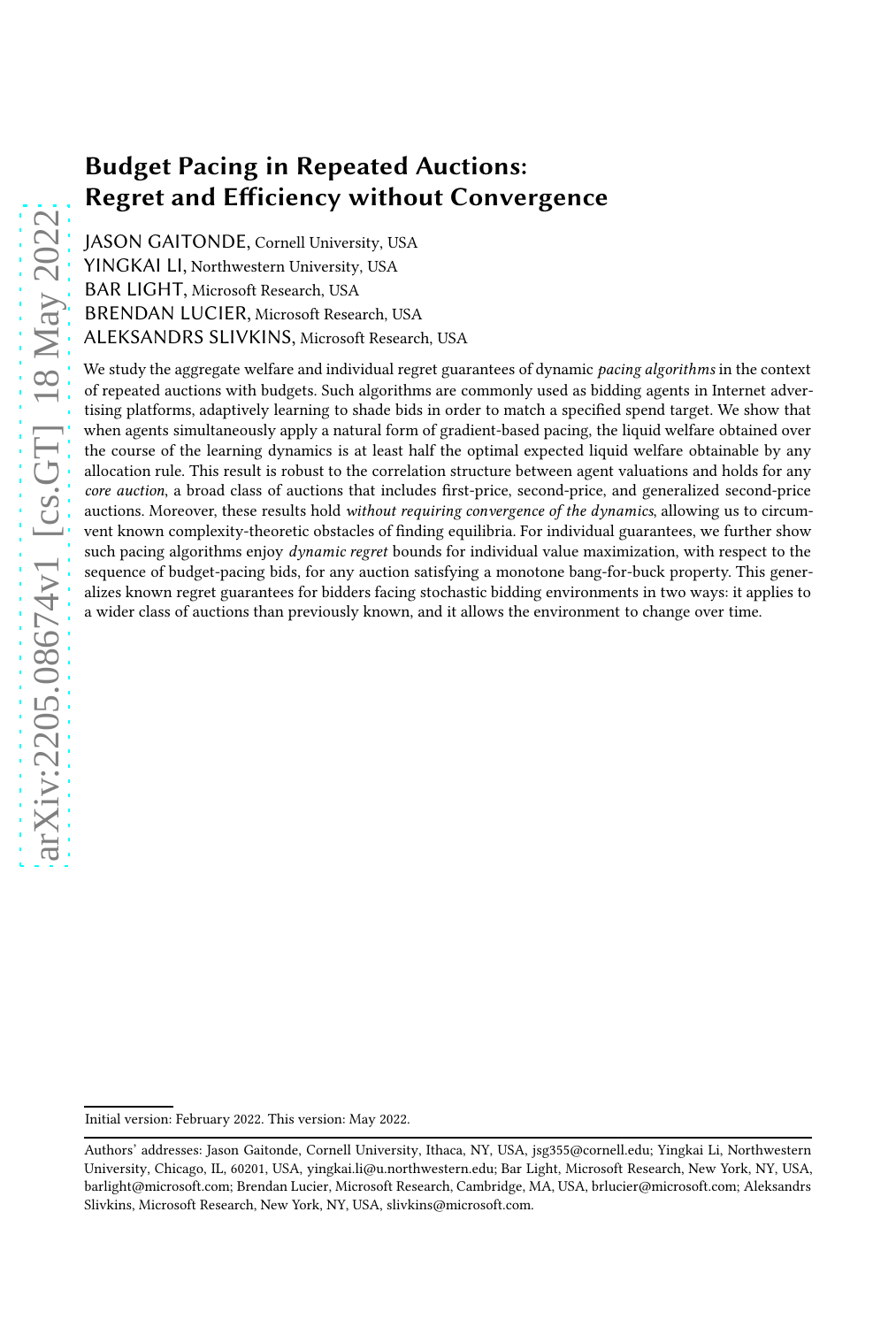# 1 Introduction

Online advertising increasingly dominates the marketing landscape, accounting for 54.2% (around 129 billion dollars) of total media ad spending in the US in 2019 [\[Enberg](#page-21-0), [2019\]](#page-21-0). Such ads are predominantly allocated by auction: advertisers submit bids to an Internet platform to determine whether they will be displayed as part of a given page view and at what price. A typical advertiser participates in many thousands of auctions each day, with a platform-specific campaign determining how bids should be placed. And as the digital advertising ecosystem has grown, so too has its complexity. Even the most basic campaign management systems can accommodate multiple ad sizes and formats, different payment options (pay per impression, per click, per conversion, etc.), and bids tailored to a variety of signals about user demographics and intent. Moreover, from the advertiser's perspective, all of the many auction instances are strategically linked through a budget constraint, which is a total set of funds that can be allocated to advertising. An advertiser therefore faces the daunting task of choosing how to appropriately allocate a global budget across a complex landscape of advertising opportunities, and then convert that intent into a bidding strategy.

To help address this difficulty, all major online platforms now provide automated budget management services that will adjust campaign parameters on an advertiser's behalf. This is most commonly achieved via a simple but flexible approach called budget pacing: rather than bidding directly, an advertiser specifies a global budget target and a maximum willingness-to-pay for different types of advertising opportunities. The specified maximums are then scaled down (or "paced") by a multiplier so that the realized daily spend matches the target budget. Of course, how much pacing is required depends on many factors, including the bids of competing advertisers. The campaign management system therefore uses an algorithmic bidding agent to learn, online, how best to pace the advertiser's bids as it observes auction outcomes.

This campaign management service has numerous advantages. For one, it lowers the barrier to entry into the online advertising ecosystem and removes the need for the advertiser to constantly adjust their campaign in the face of changing market conditions. Moreover, the platform is often better positioned to manage the budget since they have direct access to detailed market statistics. Indeed, budget pacing (and the use of algorithmic bidding more generally) is an unequivocal success: bidding agents are now near-universally adopted across all mature advertising platforms. However, this success raises some pressing questions about the whole-market view. What can we say about the aggregate market outcomes when nearly all advertiser spend is controlled by automated bidding agents that are simultaneously learning to budget-pace? And to what extent does this depend on the details of the underlying auction?

We address these questions in a dynamic environment where bidding agents are simultaneously learning to pace their spend in a repeated auction. Central to our question is the interplay between individual learning and aggregate market efficiency, each of which has been studied on its own. For example, when each advertising opportunity is sold by a second-price auction, it is known that linear pacing strategies are in fact optimal over all possible bidding functions, and that gradient-based methods can be used by an agent to achieve vanishing regret relative to the best pacing strategy in hindsight [\[Balseiro and Gur](#page-21-1), [2019](#page-21-1), Borgs et al., 2007]. On the other hand, when multiple bidding agents participating in second-price auctions choose pacing factors that form a pure Nash equilibrium, the resulting outcome is known to be approximately efficient (in the sense of maximizing expected liquid welfare; more on this below) [Aggarwal et al., 2019, Babaioff et al., 2021]. At first glance this combination of results seems to address the question of aggregate performance of bidding agents in second-price auctions. But convergence of online learning algorithms to a Nash equilibrium, let alone a pure one, should not be taken for granted. Moreover, a recent result by Chen et al. [2021a] shows that finding a pure Nash equilibrium of the pacing game is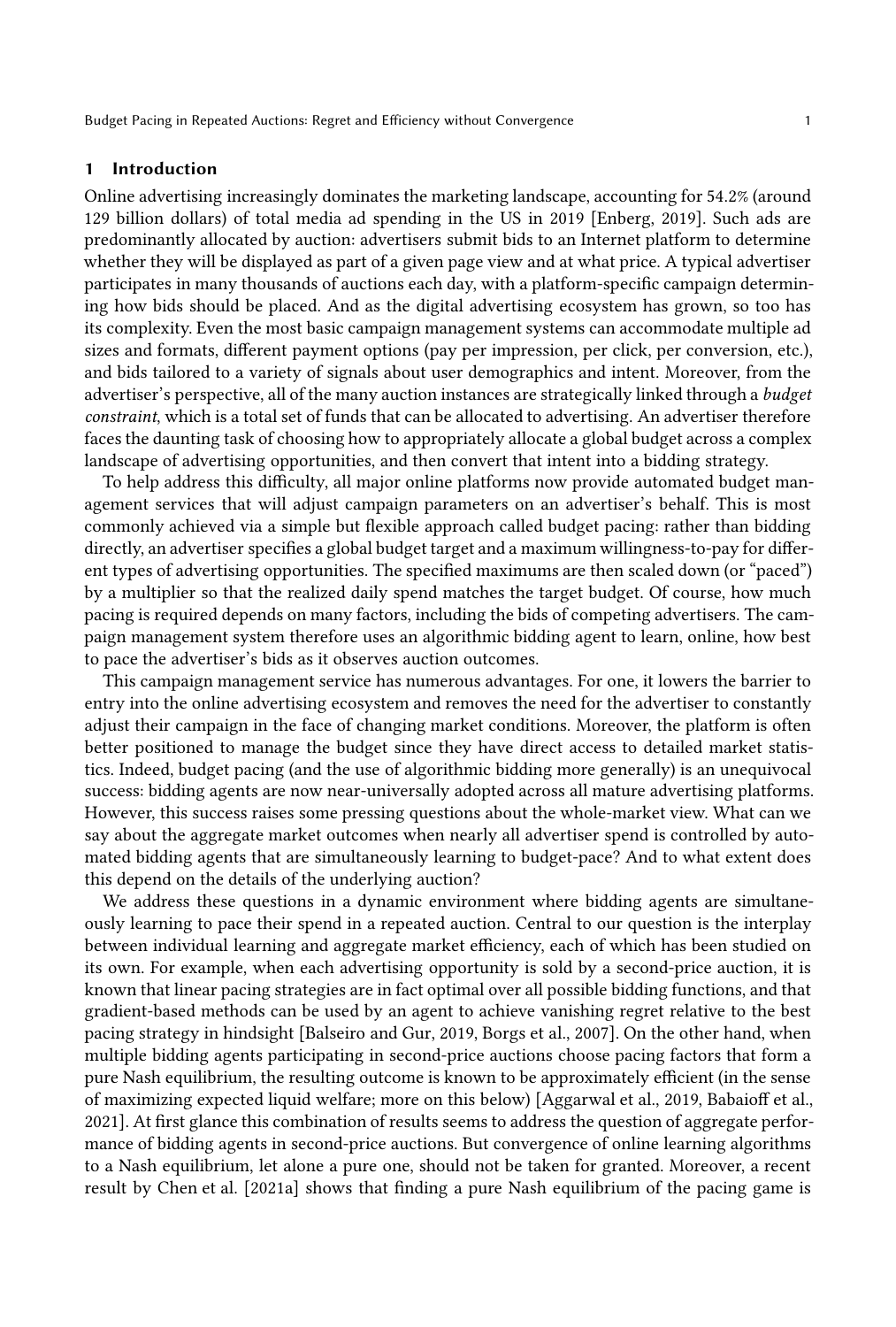PPAD-hard for second-price auctions, and hence we should not assume that bidding agents employing polynomial-time online learning strategies will efficiently converge to equilibrium. So the question remains: if bidding agents do not converge, what happens to overall market performance?

Our Contributions. We provide (classes of) bidding algorithms that simultaneously admit good aggregate guarantees in terms of overall market efficiency, without relying on convergence, while still providing good individual guarantees as online learning algorithms that benefit a particular advertiser. Closely related are three literatures: (i) on aggregate outcomes in single-shot budgetconstrained ad auctions, without regard to bidding dynamics, (ii) on online learning with budget constraints, without regard to the aggregate performance, and (iii) conditions under which learning agents converge to equilibrium in repeated games. With this perspective in mind, we match a state-of-art aggregate guarantee from (i), while being qualitatively on par with state-of-art individual guarantees in (ii), without relying on convergence and thereby side-stepping conditions from (iii). We accomplish this with bidding algorithms that are arguably quite natural and for a broad class of auctions.

In our model there are  $T$  rounds, each corresponding to an auction instance. The private values (i.e., maximum bids) observed by the agents are randomly drawn in each round and can be arbitrarily correlated with each other, capturing scenarios where the willingness to pay of different advertisers is correlated through characteristics of the impression. $^1$  $^1$  In each round the bidding agents place bids on behalf of their respective advertisers. The agents operate independently of each other, interacting only through the feedback they receive from the auction.

First Result: Aggregate Market Performance. We prove that when the bidding agents employ a simple form of gradient descent to tune their pacing multipliers, they achieve individual regret bounds (more on this below), and the resulting market outcome over the full time horizon achieves at least half of the expected optimal liquid welfare. This efficiency metric, liquid welfare, corresponds to the maximum amount that the advertisers are jointly willing to pay for the allocation they receive. $\rm{^2}$  $\rm{^2}$  $\rm{^2}$  It is geared towards budget-constrained auctions (specializing to utilitarian welfare when budgets are infinite), and is a standard objective in the analysis thereof [Aggarwal et al., 2019, Azar et al., 2017, Babaioff et al., 2021, Dobzinski and Leme, 2014]. While one could reasonably consider utilitarian welfare as an alternative objective in budget-constrained ad auctions, strong impossibility results are known even in a single-shot (non-repeated) setting for a single good [Dobzinski and Leme, 2014].

Crucially, our liquid welfare result does not depend on the convergence of the actions prescribed by the algorithms to a stationary equilibrium of the bidding game. This is especially important in light of recent result by Chen et al. [2021a], who show that even in the special case of a secondprice auction for a single good, the task of finding a pacing equilibrium is PPAD-hard.[3](#page-2-2) Our result suggests that even though bidding agents will not converge in general, even for second-price auctions, the aggregate outcome of their learning process will approximately optimize liquid welfare.

<span id="page-2-0"></span><sup>&</sup>lt;sup>1</sup>An *impression* is the industry term for an "atomic" advertising opportunity: a specific slot on a specific webpage when this webpage is rendered for a specific user. Impression characteristics depend on the slot, the page, and the user.

<span id="page-2-1"></span> ${}^{2}$ In fact, our approximation result is with respect to an even stronger benchmark: our expected liquid welfare is at least half of the optimal ex ante liquid welfare, which is the maximum amount that advertisers would be willing to pay for their expected allocation under any feasible market outcome. The ex ante liquid welfare of any allocation rule is always at least as large as its expected liquid welfare.

<span id="page-2-2"></span><sup>&</sup>lt;sup>3</sup>A pacing equilibrium in their model corresponds to a choice of static pacing multipliers, one per bidding agent, such that all agents hit their target budgets in expectation.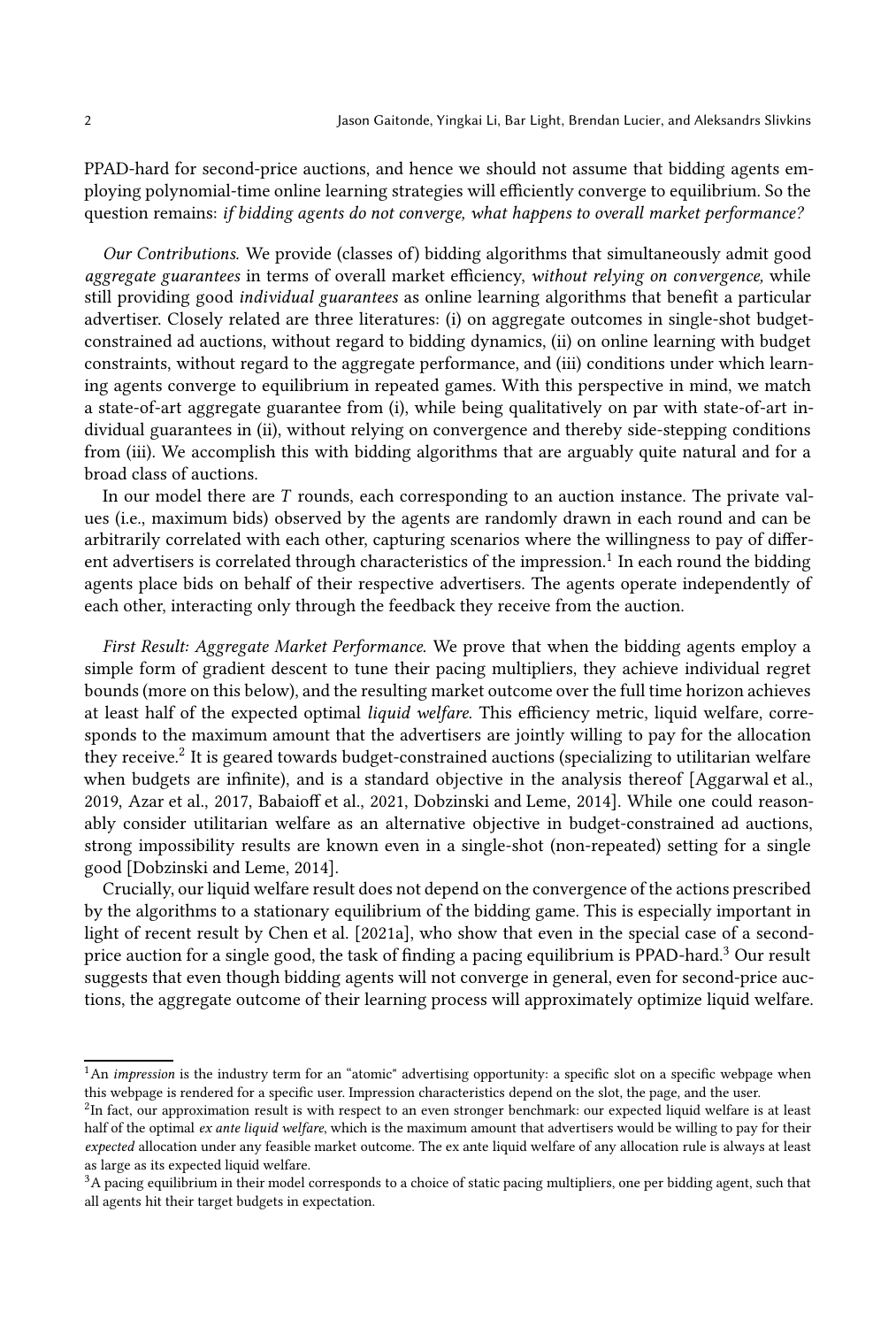Moreover, the approximation guarantee we obtain—half of the optimal expected liquid welfare matches the best possible bound even for a pure Nash equilibrium in a static truthful auction [Aggarwal et al., 2019, Babaioff et al., 2021].

So far our discussion has focused on second-price auctions, but our approximation result actually holds for a far richer set of allocation problems and auction formats. We allow arbitrary downward-closed constraints on the set of feasible allocations of a single divisible good, which captures single-item auctions as well as complex settings such as sponsored search auctions with multiple slots and separable click rates. $4$  Further, our result applies even when the underlying mechanism is not a second-price auction or even truthful. We accommodate any core auction: an auction that generates outcomes in the core, meaning that no coalition of advertisers could improve their joint utility by renegotiating the outcome with the auctioneer [\[Ausubel and Milgrom](#page-21-2), [2002\]](#page-21-2). This is a well-studied class of auctions that includes both first and second-price auctions, as well as the generalized second price (GSP) auction, and has previously been studied in the context of advertising auctions [\[Goel et al., 2015a,](#page-21-3) [Hartline et al.](#page-22-0), [2018\]](#page-22-0). We emphasize, however, that the problem remains non-trivial (and almost as challenging) in a much simpler model with a repeated single-item auction and constant private values.

The gradient-based pacing algorithm we study was first introduced by [Balseiro and Gur \[2019\]](#page-21-1) in the context of second-price auctions. They derive this algorithm via the Lagrangian dual of the (quasilinear) utility maximization problem, and show that it achieves good individual regret guarantees for second-price auctions. We directly extend their algorithm to a richer class of allocation problems and auction formats. Our main result above shows that this algorithm attains good aggregate performance even beyond second-price auctions. Underlying this extension is a modified interpretation of this algorithm as stochastic gradient descent on a certain artificial objective that applies even beyond second-price auctions, which in turn powers the individual guarantees (i.e. regret bounds).

Second Result: Individual Regret Guarantees. We bound the regret obtained by an individual bidding agent participating in any auction format that satisfies a monotone bang-per-buck condition, which states that the marginal value obtained per dollar spent weakly decreases in an agent's bid. For example, first and second-price auctions satisfy this condition, as does the GSP auction. Under these conditions we show that the total value obtained by the bidding agent has regret  $O(T^{3/4})$ relative to the best fixed pacing multiplier in hindsight, in a stochastic environment where the profile of opposing bids is drawn independently each round.<sup>[5](#page-3-1)</sup>

When the underlying auction is truthful, the best fixed pacing multiplier in hindsight is known to be optimal over the class of all possible bidding strategies (i.e., mappings from value to bid) [\[Balseiro et al.](#page-21-4), [2021b](#page-21-4), [Balseiro and Gur](#page-21-1), [2019](#page-21-1), [Conitzer et al., 2021\]](#page-21-5). This means that, for truthful auctions such as the second-price auction, our benchmark for regret is actually the optimal bidding policy in hindsight. Our regret bounds generalize to non-truthful auction formats as well, in which case the benchmark is the best linear policy.

We believe that the best linear policy is a reasonable benchmark even beyond truthful auctions. First, while we abstractly model agent values as a willingness to pay per impression, in practice the variation in values is primarily driven by click rate estimates that are internal to the platform. In such an environment, an advertiser bidding manually would necessarily be limited to a linear policy: it is not possible to directly condition one's bid on the platform's click rate estimate, so an

<sup>4</sup>That is, the good can, in principle, be divided fractionally among the agents. An inherently indivisible item can be interpreted as divisible by allocating it probabilistically.

<span id="page-3-1"></span><span id="page-3-0"></span> $\int_{0}^{5}$ A typical goal in regret minimization is regret  $\tilde{O}(T^{\gamma})$  for some constant  $\gamma \in [\frac{1}{2}, 1)$ . As a baseline, regret  $O(\sqrt{T})$  is the best possible in the worst case, even in a stochastic environment with only two possible actions [\[Auer et al.](#page-21-6), [2002\]](#page-21-6).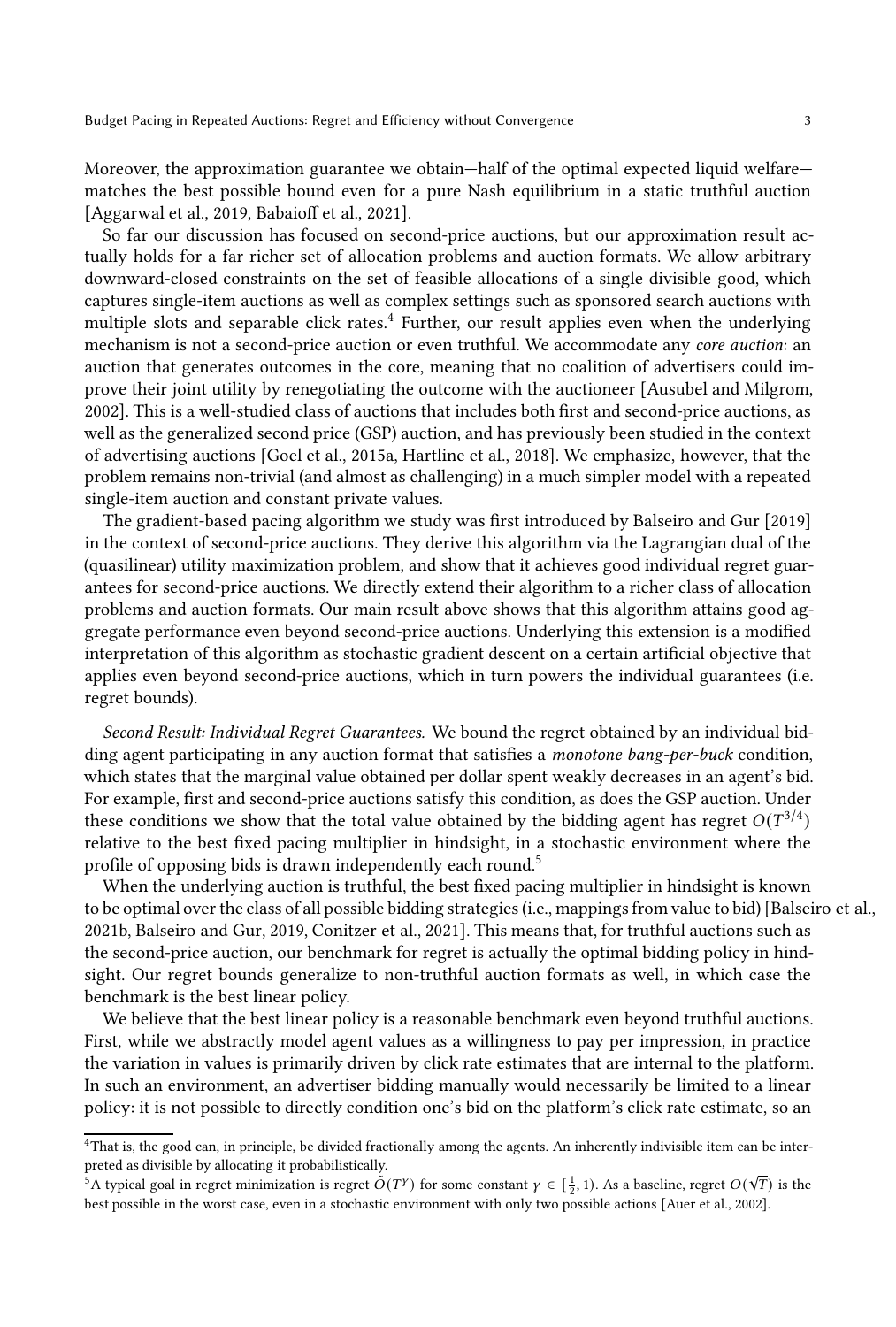impression with half the click rate would necessarily receive half the effective per-impression bid. The benchmark therefore tracks the best performance that one could achieve in hindsight with a manual bid given variation in click rates. Second, linear pacing is commonly used in practice as an algorithmic bidding tool even for non-truthful auctions [\[Conitzer et al.](#page-21-7), [2019\]](#page-21-7), so from a practical perspective it is useful to focus attention on linear pacing as a goal unto itself. Third, linear pacing is reasonable from the online learning perspective: it is very common to focus on a particular subclass of policies in the face of infeasibility, and linear policies is a common and natural class to consider.

In fact, we prove an even stronger individual guarantee by considering *dynamic* regret. This allows us to relax the assumption of a stochastic environment, and permit the opposing bids to change adaptively (and adversarially) based on the auction history. In such an environment, we show that gradient-based pacing achieves vanishing regret relative to the perfect pacing sequence, which is the sequence of pacing multipliers such that the expected spend in each round is precisely the per-round budget.<sup>[6](#page-4-0)</sup> In a stochastic environment, this perfect pacing sequence is precisely the single best fixed pacing multiplier in hindsight. More generally, this sequence may not be uniform and is not necessarily the sequence that maximizes expected value subject to the budget constraint. Achieving regret against the latter objective in an adversarial environment is essentially hopeless (more on this in Section [1.1\)](#page-4-1). Therefore, we suggest the perfect pacing sequence as a reasonable and tractable benchmark for this problem. In fact, following this sequence (i.e., matching a target spend rate as closely as possible) is a natural and desirable goal for a budget management system.

# <span id="page-4-1"></span>1.1 Related Work

Pacing in Ad auctions. As mentioned above, budget-pacing has been a popular approach for repeated bidding in budget-constrained repeated auctions, both in practice and in theory. See, e.g., [Balseiro et al. \[2021b](#page-21-4)] for background. A static (single-shot) game between budget-constrained bidders, a.k.a. the pacing game, along with the appropriate equilibrium concept was introduced and studied in [Conitzer et al. \[2021](#page-21-5)] in the context of second-price auctions with quasilinear utilities. These results were later extended by [Conitzer et al. \[2019\]](#page-21-7) to first-price auctions, although the restriction to pacing strategies is not quite as well-motivated theoretically as in the second-price case. Equilibria efficiency guarantees for such games were established in Aggarwal et al. [2019] under more general payment constraints, as well as in Babaioff et al. [2021] for more general utility measures. Both results show that any pure Nash equilibrium of the static game achieves at least half of the optimal liquid welfare, when the underlying auction is truthful. In contrast, our efficiency result applies to learning dynamics in a repeated auction setting that does not necessarily converge to equilibrium, and applies to the richer class of core auctions. For a general survey of price of anarchy guarantees in auctions without budgets, we refer to Roughgarden et al. [2017].

[Balseiro and Gur \[2019](#page-21-1)] attains convergence guarantees for a repeated auction with budgetpacing algorithms, for second-price auctions and under strong convexity assumptions. Budgetpacing algorithms are especially natural for second-price auctions (and truthful auctions more generally) because, given the valuations and competing bids for the goods, there always exists an optimal-in-hindsight bidding strategy corresponding to a single multiplier which exactly paces the budget. Borgs et al. [2007] show that a similar (but technically different) budget-pacing algorithm converges to a Nash equilibrium for first-price auctions, without further convexity assumptions. Our emphasis on welfare guarantees in repeated auctions with budgets without requiring convergence is novel, to the best of our knowledge; indeed, this appears necessary given the aforementioned PPAD-hardness result of Chen et al. [2021a].

<span id="page-4-0"></span><sup>6</sup>This guarantee is parameterized by the total round-to-round change in the "perfect" pacing multipliers.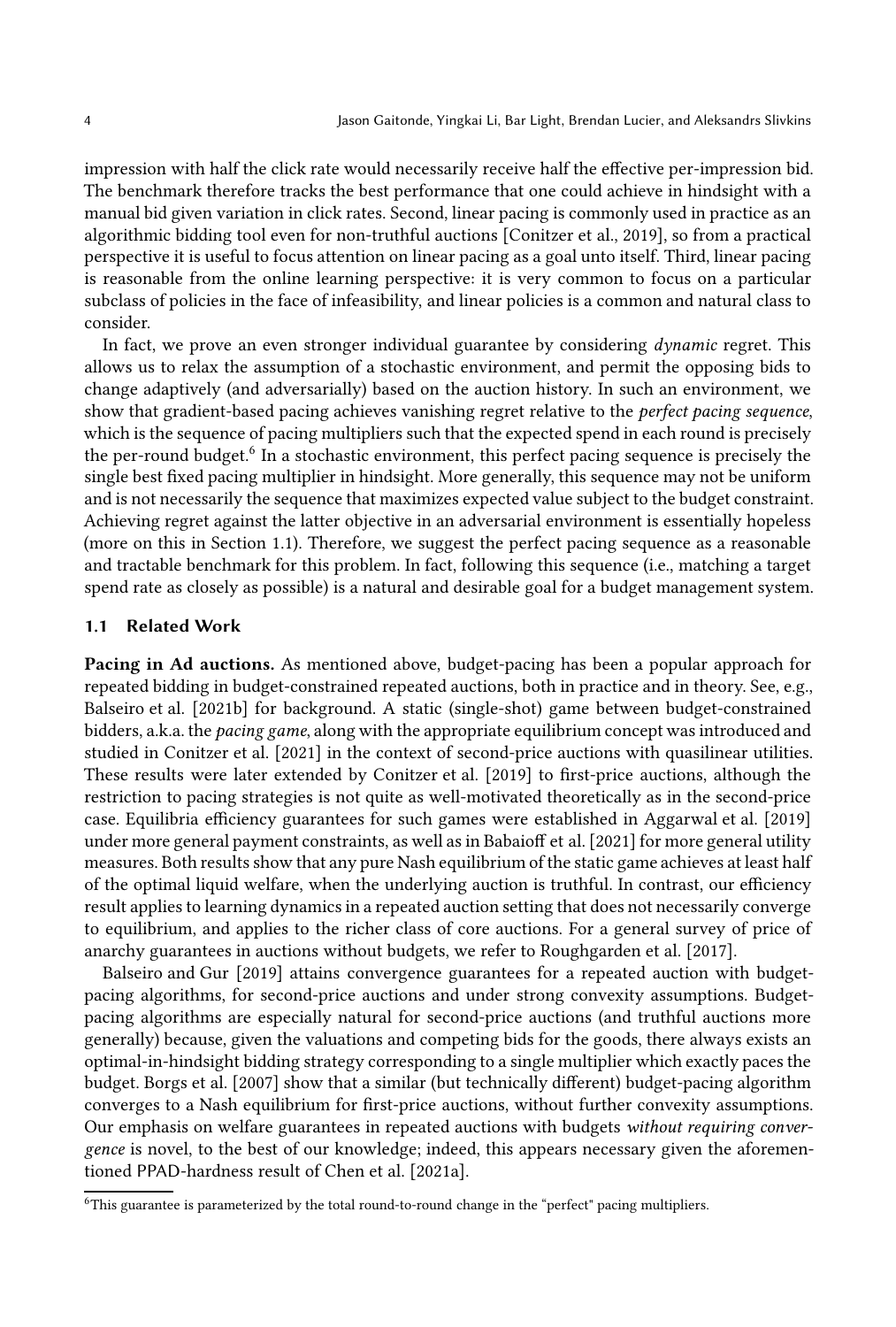[Balseiro and Gur \[2019\]](#page-21-1) establish individual regret guarantees for a budget-pacing algorithm for repeated second-price auctions, for both stochastic and adversarial environments, under various convexity assumptions. [Balseiro et al. \[2022\]](#page-21-8) extend similar guarantees to repeated truthful auctions, without convexity assumptions. In particular, [Balseiro et al. \[2022\]](#page-21-8) obtain bounds on dynamic regret for adversarial environments that do not deviate too much from a stochastic one. Our individual guarantee is different from theirs in several respects: (i) it applies to a much wider family of auctions, (ii) the problem instance can deviate arbitrarily far from any fixed stochastic instance,[7](#page-5-0) but (iii) the benchmark is the perfect pacing sequence rather than the best outcome in hindsight.

There is a growing line of work on mechanism design in an environment with bidding agents that seek to maximize value or utility subject to spending constraints and are assumed to reach equilibrium. The revenue-optimal mechanism for value-maximizing bidders subject to a budget constraint was found by [Pai and Vohra \[2014](#page-22-1)]. [Balseiro et al. \[2021a](#page-21-9)] compare the revenue-optimal mechanism design for different bidding agent objectives and constraints, noting in particular that whether first-best revenue for value-maximizing agents is achievable depends on whether the agent values and spend constraints are private or public information. [Deng et al. \[2021\]](#page-21-10) note that common auction heuristics such as boosting can increase efficiency in the presence of bidding agents. Our own emphasis is not on mechanism design; we take the auction specification as exogenous and consider the learning dynamics of bidding agents and the resulting efficiency outcomes.

Throttling (a.k.a. probabilistic pacing) is another approach to repeated bidding under budget [\[Balseiro et al.](#page-21-4), [2021b\]](#page-21-4). Rather than maintaining pacing multipliers, agents instead elect to not participate in some fraction of the auctions. Very recently, Chen et al. [2021b] proved that throttling converges to a Nash equilibrium in the first-price auctions (albeit without any stated implications on welfare or liquid welfare). On the other hand, no such convergence is possible for second-price auctions; in fact, a Nash equilibrium is PPAD-hard to compute. Chen et al. [2021b] also compare the equilibria obtained by throttling and pacing dynamics in the first-price auction, and show that they differ in revenue by at most a factor of 2.

Learning theory. Repeated bidding with a budget is a special case of multi-armed bandit problems with global constraints, a.k.a. bandits with knapsacks (BwK) [\[Agrawal and Devanur, 2019](#page-21-11), [Badanidiyuru et al.](#page-21-12), [2018,](#page-21-12) [Immorlica et al., 2021\]](#page-22-2), see Chapter 10 in [Slivkins \[2019\]](#page-22-3) for background and survey. One noteworthy insight from this work is that one should not hope to minimize regret in the adversarial environments: one is doomed to approximation ratios, even against a timeinvariant benchmark and even in relatively simple examples [\[Immorlica et al., 2021\]](#page-22-2). A similar impossibility result is derived in [\[Balseiro and Gur](#page-21-1), [2019\]](#page-21-1) specifically for repeated budget-constrained bidding in second-price auctions. Several known algorithms for BwK are potentially applicable to repeated bidding under budget,<sup>[8](#page-5-1)</sup> with provable guarantees "inherited" from those for BwK. However, it is unclear how to derive aggregate guarantees for these algorithms.

Stochastic gradient descent is a standard, well-understood algorithm in online convex optimization, see Hazan [2016] for background.

A recent line of work, starting from [Daskalakis et al. \[2018\]](#page-21-13), derives general results on lastiterate convergence. See, e.g., [\[Daskalakis and Panageas](#page-21-14), [2019](#page-21-14), [Golowich et al.](#page-22-4), [2020](#page-22-4), [Wei et al.](#page-22-5), [2021\]](#page-22-5) and references therein. These results consider general repeated games (in the sense that they do not specifically target repeated ad auctions), and make substantial assumptions such as strong monotonicity mentioned above. All these results require full feedback, and hinge upon two specific, non-standard regret-minimizing algorithms.

<sup>7</sup>Our guarantee bounds the "path-length" of the perfect pacing sequence.

<span id="page-5-1"></span><span id="page-5-0"></span><sup>&</sup>lt;sup>8</sup>Formally: discretize bids as multiples of some  $\epsilon > 0$ , and run a BwK algorithm on the discretized bids.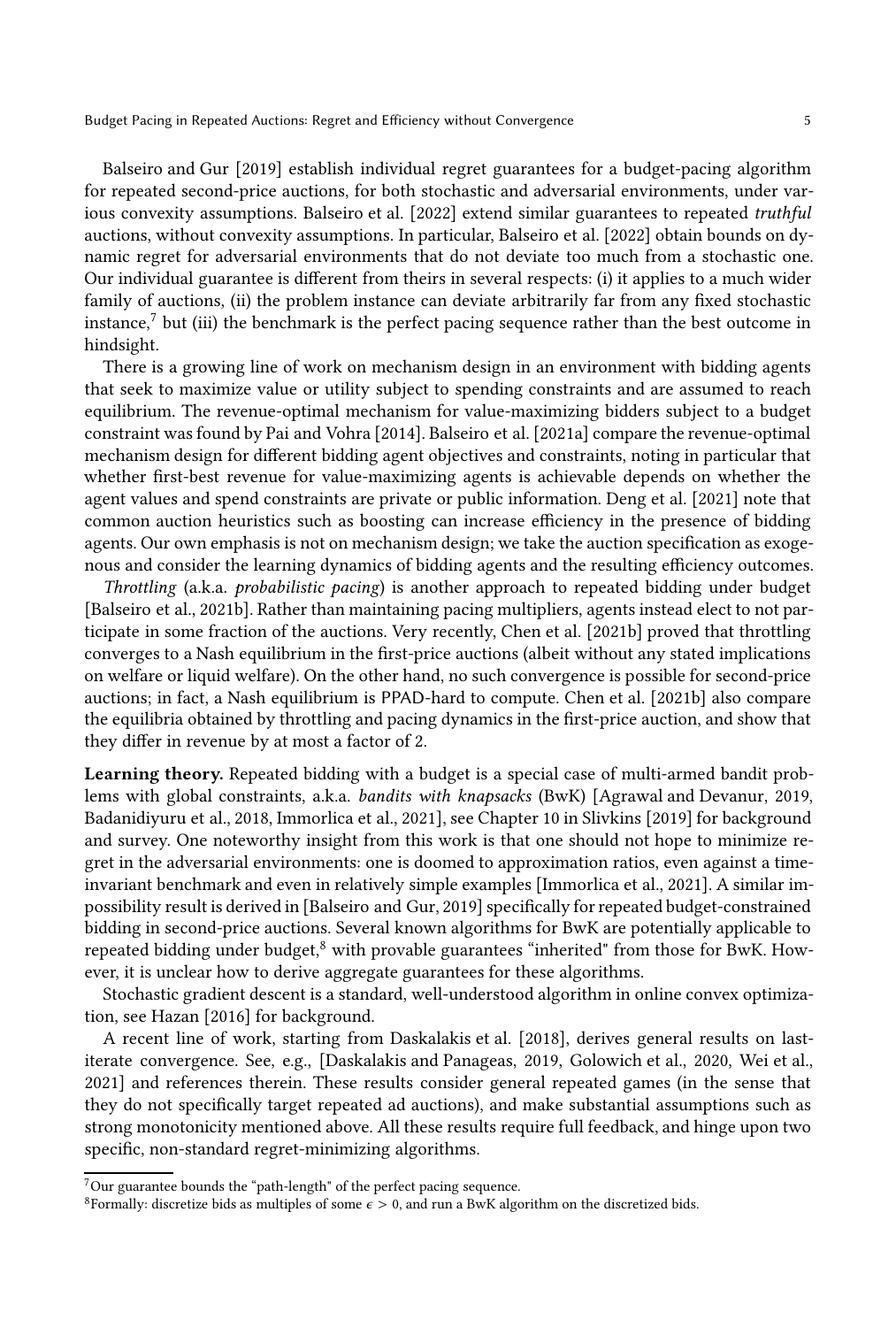## <span id="page-6-0"></span>2 The Model

#### 2.1 The Allocation Problem

Our setting is a repeated auction with budgets. There is one seller (the platform) and  $n$  bidding agents. In each time  $t = 1, \ldots, T$ , the seller has a single unit of a good available for sale. We will sometimes refer to the good as a (divisible) item. An allocation profile is a vector  $\mathbf{x} = (x_1, \ldots, x_n) \in$  $[0, 1]^n$  where  $x_k$  is the quantity of the good allocated to agent  $k$ . There is a convex and closed set  $X \subseteq [0, 1]^n$  of feasible allocation profiles, which is assumed to be downward closed. An allocation profile is feasible if  $x \in X$ . An allocation sequence is a sequence of allocation profiles  $(x_1, \ldots, x_T)$ where  $x_t = (x_{1t}, \ldots, x_{nt})$  is the allocation profile at time  $t$ .

At each time t, each agent k has a value  $v_{k,t} \in [0, \overline{v}]$  per unit of the item received. By scaling values, we will assume that  $\overline{v} \geq 1$ . The value profile  $\mathbf{v}_t = (v_{1,t}, \ldots, v_{n,t})$  at time t is drawn from a distribution function  $F$  independently across different time periods. We emphasize that  $F$ is not necessarily a product distribution, so the values held by different agents can be arbitrarily correlated within each round.

Let us now pause to describe some special cases of our model that are of particular interest in the context of advertising auctions.

- Single-Slot Advertising Auctions: A round corresponds to an advertising impression, and there is a single advertising slot available for each impression. An impression has a type  $\theta_t \in$ Θ; this type might describe, for example, a keyword being searched for, user demographics, intent prediction, etc. In each round  $t$  the impression type  $\theta_t$  is drawn independently from a distribution over types. Each agent *k* has a fixed value function  $v_k: \Theta \to \mathbb{R}_{\geq 0}$  that maps each impression type to a value for being displayed. The value profile in round t is then  $v_t =$  $(v_1(\theta_t), \ldots, v_n(\theta_t))$ . A single ad can be displayed each round. We then interpret  $x_{k,t} \in [0,1]$ as the probability that advertiser  $k$  is allocated the advertising slot, and an allocation profile  $\mathbf{x}_t$  is feasible if and only if  $\sum_k x_{k,t} \leq 1$ .
- Multiple-Slot Pay-per-click Advertising Auctions: We can generalize the previous example to allow multiple advertising slots, using a polymatroid formulation due to [\[Goel et al.](#page-22-6), [2015b\]](#page-22-6). Impression types and agent values are as before, but we now think of there as being  $m \ge 1$  slots available in each round, with click rates  $1 \ge \alpha_1 \ge \ldots \ge \alpha_m \ge 0$ . If ad *k* is placed in slot *i*, the value to agent *k* is  $v_k(\theta_t) \times \alpha_i$ . That is, we think of  $v_k(\theta_t)$  as representing both the advertiser-specific click rate (which can depend on the impression type) as well as the advertiser's value for a click. In this case we would take  $v_{k,t} = v_k(\theta_t)$  and  $x_{k,t} = \alpha_i$ . The set of feasible allocation profiles  $X \subseteq [0,1]^n$  is then a polymatroid:  $\mathbf{x}_t \in X$  if and only if, for each  $\ell \leq m$  and each  $S \subseteq [n]$  with  $|S| = \ell$ ,  $\sum_{k \in S} x_{k,t} \leq \sum_{i=1}^{k} \alpha_i$ .

#### 2.2 Auctions and Budgets

At each time  $t$  the good is allocated using an auction mechanism that we now describe. In round *t*, each agent *k* ∈ [*n*] first observes her value  $v_{k,t}$  ≥ 0. After all agents have observed their values, each agent k then submits a bid  $b_{k,t} \geq 0$  to the auction. All agents submit bids simultaneously. The auction is defined by an allocation rule x and a payment rule  $p$ , where  $x(b) \in X$  is the allocation profile generated under a bid profile **b**, and  $p_k(b) \ge 0$  is the payment made by agent k. All of the auction formats we consider will have weakly monotone allocation and payment rules, so we will assume this for the remainder of the paper. That is, for any  $k$  and any bids of the other agents  $\mathbf{b}_{-k}$ , both  $x_k(b_k, \mathbf{b}_{-k})$  and  $p_k(b_k, \mathbf{b}_{-k})$  are weakly increasing in  $b_k$ .

An additional auction property that is desirable for our analysis of individual regret guarantees is monotone bang-per-buck (MBB), i.e., each buyer's payment per unit of allocation received is weakly increasing in the amount of allocation obtained. Formally, for any agent  $k$ , any bids  $\mathbf{b}_{-k}$  of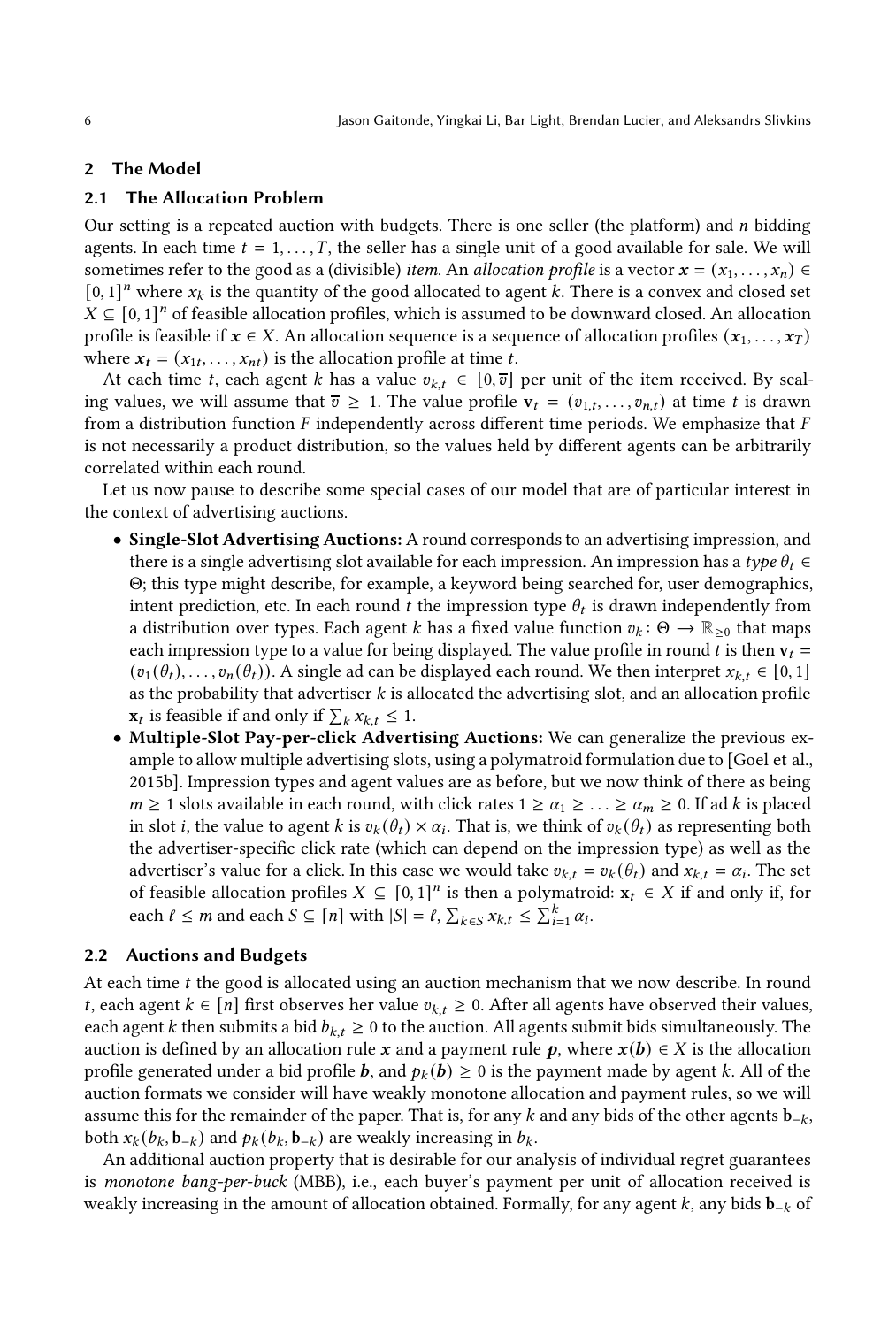the other agents, and any bids  $b_k$ ,  $b'_k$  of agent  $k$  such that  $b_x(b'_k, b_{-k}) \ge x_k(b_k, b_{-k}) > 0$ , we have

$$
\frac{p_k(b_k, \mathbf{b}_{-k})}{x_k(b_k, \mathbf{b}_{-k})} \leq \frac{p_k(b'_k, \mathbf{b}_{-k})}{x_k(b'_k, \mathbf{b}_{-k})}.
$$

Under the MBB property, not only do winnings and payments increase with an agent's bid, but also the marginal payment per unit of the good received will weakly increase as well.

Each agent  $k$  has a fixed budget  $B_k$  that can be spent over the T time periods. Once an agent has run out of budget she can no longer bid in future rounds. We emphasize that this budget constraint binds ex post, and must be satisfied on every realization of value sequences.<sup>[9](#page-7-0)</sup> An important quantity in our analysis is the *target expenditure rate* for agent k which is defined by  $\rho_k \triangleq B_k/T$ .

Each agent  $k$  applies a dynamic bidding strategy that, in each round  $t$ , maps the observed history of auction outcomes and the realized valuation  $v_{k,t}$  to a bid  $b_{k,t}$ . In a slight abuse of notation we will tend to write  $b(v)$  for the sequence of bid profiles that are generated when the sequence of value profiles is v. In this paper we will focus on a particular class of bidding strategies described in Section [3.](#page-8-0)

Given an execution of the auction over T rounds, we will typically write  $x_{k,t}$  for the realized allocation obtained by agent  $k$  in time  $t$ , and  $z_{k,t}$  for the realized payment of agent  $k$  in time  $t$ . This notation omits the dependency on the agents' bids when this dependency is clear from the context.

#### <span id="page-7-1"></span>2.3 Core Auctions

Recall that the allocation and payments in each round are determined by an auction mechanism. Our analysis will apply to a class of auction formats known as Core Auctions. Viewing an auction instance as a game played by the seller and the  $n$  agents, a core auction is a mechanism that generates outcomes that lie in the core of the game. Roughly speaking, this means that no subset of players (which may or may not include the seller) could jointly benefit by renegotiating the auction outcome among themselves [\[Ausubel and Milgrom, 2002](#page-21-2)].

Stated more formally in our context, a core auction satisfies the following two properties:

- (1) Each agent's payment is at most her declared welfare for the allocation received. That is, for every agent *k* and every bidding profile **b**,  $p_k(b) \leq b_k x_k(b)$ .
- (2) For any subset of the bidders  $S \subseteq [n]$ , the seller and the agents in S could not strictly benefit by jointly abandoning the auction and deviating to another outcome. That is, for any bidding profile **b** and any feasible allocation profile  $y \in X$ ,

$$
\sum_{k \notin S} p_k(b) + \sum_{k \in S} b_k x_k(b) \geq \sum_{k \in S} b_k y_k.
$$

The left hand side is the total welfare obtained by the seller and the agents in  $S$  under the auction, and the right hand side is the total welfare obtained by the seller and the agents in S under a deviation to allocation  $\boldsymbol{u}$ .

One implication of the second property is that a core auction must always maximize declared welfare. Indeed, if we take  $S = [n]$ , then the core condition states that  $\sum_k b_k x_k$  (b)  $\geq \sum_k b_k y_k$  for all feasible allocation profiles y. Also, the first property is simply a restatement of the core condition that no subset of buyers could jointly benefit by renegotiating an auction outcome that does not include the seller. I.e., no buyer (and hence no set of buyers) would strictly prefer to switch to the null outcome in which no goods are allocated and no payments are made.

<span id="page-7-0"></span><sup>&</sup>lt;sup>9</sup>All of the auctions we consider satisfy the property that each agent's payment will be at most her bid, so it is always possible to bid in such a way that does not overspend one's remaining budget.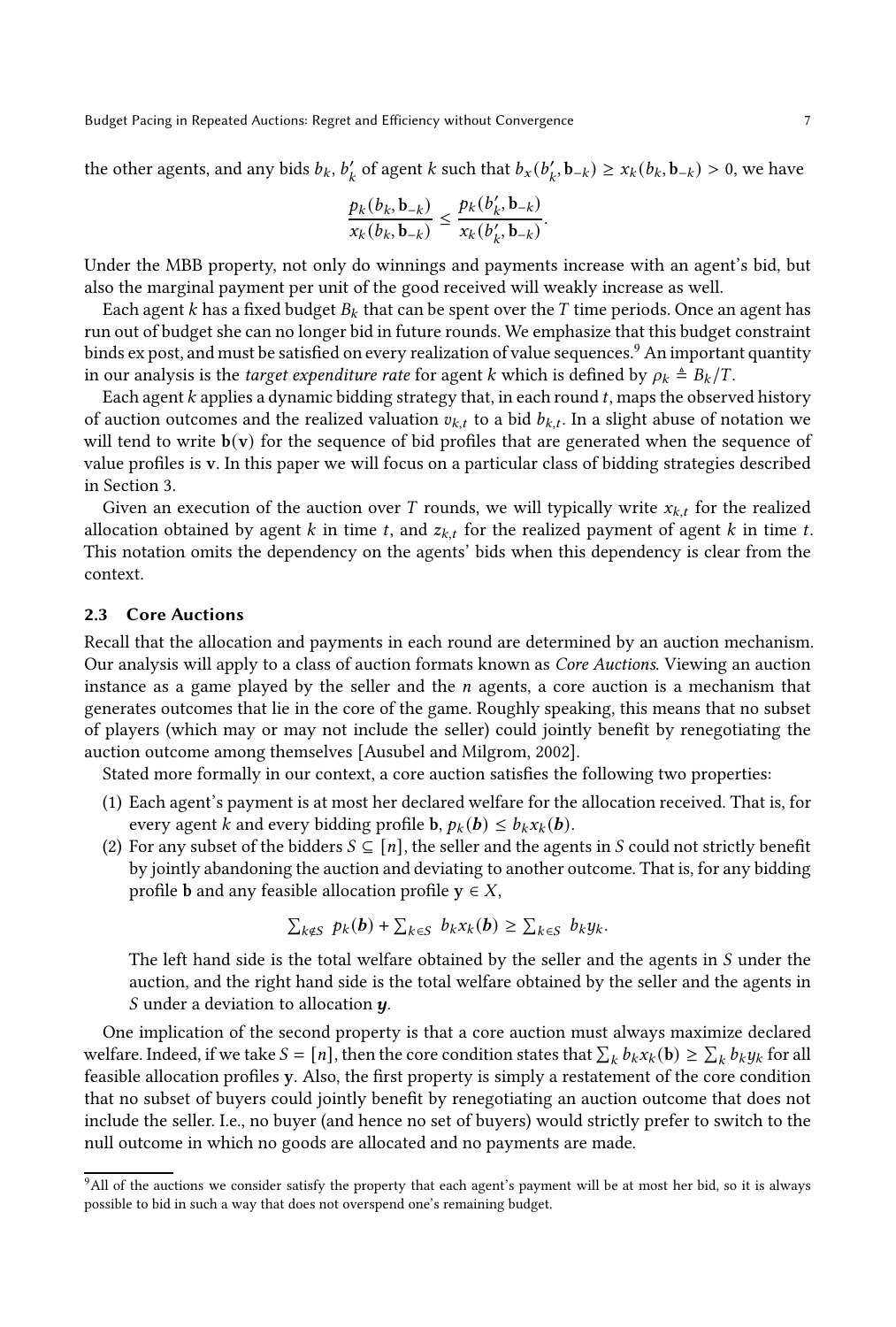The following are some notable examples of core auctions. Note that all of the following auction formats satisfy the monotone bang-per-buck property.

- First-Price Auction chooses a welfare-maximizing allocation  $\mathbf{x}(\mathbf{b}) \in \arg \max_{x} \{ \sum_{k} b_{k} x_{k} \}.$ Each agent *k* then pays her bid for the allocation obtained:  $p_k(\mathbf{b}) = b_k x_k(\mathbf{b})$ .
- Second-Price Auction for a Single Slot. Consider the single-slot environment where  $X =$ { $x: \sum_k x_k \le 1$ }. The second-price auction chooses a welfare-maximizing allocation  $x(b) \in$  $\arg \max_x {\sum_k b_k x_k}$ , then each agent *k* pays  $x_k$  times the second-highest bid.
- Generalized Second-Price (GSP) Auction. Next consider the multi-slot environment described in Section [2.1.](#page-6-0) In the GSP auction, slots are allocated greedily by bid, and each agent pays a price per unit equal to the next-highest bid. Formally, given the bids **b**, we let  $\pi$  be a permutation of the agents so that  $b_{\pi(1)} \geq b_{\pi(2)} \geq \ldots b_{\pi(n)}$ . That is,  $\pi(1)$  is the highestbidding agent, then  $\pi(2)$ , etc. Agent  $\pi(k)$  is then allocated to slot k for each  $k \leq m$ . That is,  $x_{\pi(k)} = \alpha_k$  for each  $k \leq m$  and  $x_{\pi(k)} = 0$  for each  $k > m$ . The payments are set so that  $p_{\pi(k)} = x_{\pi(k)} b_{\pi(k+1)}$  for all  $k < n$ , and  $p_{\pi(n)} = 0.10$  $p_{\pi(n)} = 0.10$  We note that GSP is a core auction; see Appendix [E](#page-26-0) for a proof.

#### 2.4 Liquid Welfare

Liquid welfare is a measure of welfare in settings where agents have non-quasi-linear utilities. Intuitively, an agent's liquid welfare for an allocation sequence is the agent's maximum willingness to pay for the allocation. This generalizes the common notion of welfare in quasi-linear environments, and motivates the choice to measure welfare in transferable units of money. In our setting with a budget constraint that binds across rounds, liquid welfare is defined as follows.

*Definition 2.1.* Given a sequence of value profiles  $\mathbf{v} = (v_{k,t}) \in [0,\overline{v}]^{nT}$  and any sequence of feasible allocations  $\mathbf{x} = (x_{k,t}) \in X^T$ , the *liquid value* obtained by agent k is

$$
W_k(\mathbf{x}) = \min \left\{ B_k, \ \sum_{t=1}^T x_{k,t} v_{k,t} \right\}.
$$

The liquid welfare of allocation sequence  $\mathbf{x} \in X^T$  is  $W(\mathbf{x}) = \sum_{k=1}^n W_k(\mathbf{x})$ .

We emphasize that liquid welfare is a property of the allocations, and does not depend on the payments made by the agents.

Since the agents' valuations in our setting are stochastic, the allocation sequence obtained by the agents will be random. Our objective of interest is the expected liquid welfare obtained by the platform over any randomness in the valuation sequence and the agents' bidding strategies. Since the bid placed in one round can depend on allocations obtained in previous rounds, it will be helpful to describe a mapping from the entire sequence of  $T$  value profiles to an allocation sequence. An allocation sequence rule is a function  $\mathbf{x} \colon [0, \overline{v}]^{n} \to X^T$ , where  $x_{k,t}(\mathbf{v}_1, \dots, \mathbf{v}_T)$  is the allocation obtained by agent  $k$  in round  $t$ . Then the expected liquid welfare of allocation sequence rule x is  $\mathbb{E}_{\mathbf{v}_1,...,\mathbf{v}_T \sim F}[W(\mathbf{x}(\mathbf{v}_1,...,\mathbf{v}_T))].$ 

#### <span id="page-8-0"></span>3 Pacing Algorithms

In this section we describe a class of dynamic bid-pacing strategies motivated by stochastic gradient descent. Our formulation is heavily motivated by Balseiro [and Gur \[2019](#page-21-1)] who introduce and analyze this same pacing strategy in the context of second-price auctions.

In this algorithm, each bidder maintains a multiplier  $\mu_{k,t} \in [0, \overline{\mu}]$  for each time period t. The value of the multiplier  $\mu_{k,t}$  is determined by the bidding algorithm before the agent's value  $v_{k,t}$  is revealed. The agent's bid at time t is then  $v_{k,t}/(1+\mu_{k,t})$ . The bidding agent also tracks  $B_{k,t}$ , the total

<span id="page-8-1"></span><sup>&</sup>lt;sup>10</sup>Note that  $p_{\pi(k)} = 0$  whenever  $x_{\pi(k)} = 0$ .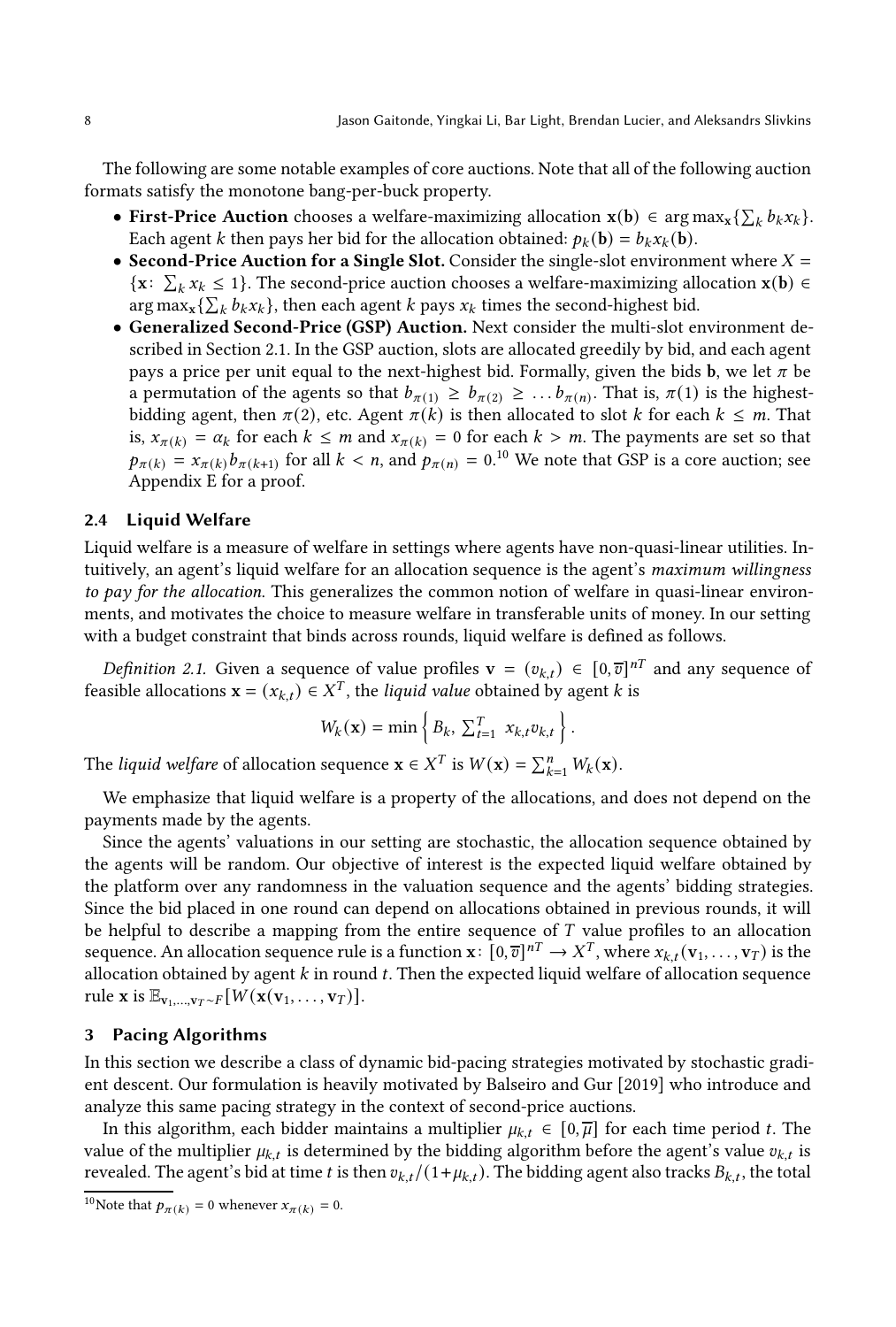budget remaining at the beginning of time t. Recall that  $x_{k,t}$  is the realized allocation obtained by agent k in time t, and  $z_{k,t}$  is the realized payment of agent k in time t, and that we let  $\rho_k \triangleq B_k/T$ . The sequence of multipliers  $\mu_{k,t}$  in the pacing algorithm is updated in the following way. Here  $\overline{\mu}$ and  $\epsilon_k$  are parameters to the algorithm that will be specified later.<sup>[11](#page-9-0)</sup>

# <span id="page-9-1"></span>Algorithm 1: Gradient-based pacing algorithm

**Input:**  $B_k$  budget,  $T$  time horizon,  $\epsilon_k > 0$  learning rate,  $\overline{\mu}$  pacing upper bound 1 Define  $\rho_k = B_k/T$ , target expenditure rate. 2 Initialize  $\mu_{k,1} = 0$ ,  $B_{k,1} = B_k$ . 3 for  $t = 1, \ldots, T$  do 4 Observe value  $v_{k,t}$ ; 5 Bid  $b_{k,t} = \min \left\{ \frac{v_{k,t}}{1+u_k} \right\}$  $\left\{\frac{v_{k,t}}{1+\mu_{k,t}}, B_{k,t}\right\};$ 6 Observe expenditure  $z_{k,t}$ ; 7 Update  $\mu_{k,t+1} \leftarrow P_{[0,\overline{\mu}]}(\mu_{k,t} - \epsilon_k(\rho_k - z_{k,t}))$  and  $B_{k,t+1} \leftarrow B_{k,t} - z_{k,t}$ . <sup>8</sup> end

Here,  $P_{[a,b]}$  is the projection onto the interval  $[a,b]$ ,  $\overline{\mu}$  is an upper bound the multiplier, and  $\epsilon_k$ is the step size. [Algorithm 1](#page-9-1) updates a multiplier that determines the extent to which the the agent shades her bid, i.e., bid below her current value. Intuitively, the agent's goal is keep expenditures near the expenditure rate  $\rho_k$ . Hence, if  $\rho_k$  is above (below) the current expenditure  $z_{k,t}$ , the agent decrease (increase) her multiplier, and hence, increase (decrease) her bid.

In Section [5](#page-15-0) we reinterpret [Algorithm 1](#page-9-1) as using stochastic gradient descent (SGD), a standard algorithm in online convex optimization (see [Appendix B\)](#page-23-0). Here, SGD uses pacing multipliers  $\mu$  as actions, and optimizes an appropriately-defined artificial objective, a convex function  $H(\cdot)$  defined in [\(14\)](#page-17-0). The per-round spend observed by the algorithm suffices to provide a stochastic signal that in expectation equals to the gradient of  $H$ . This interpretation provides a concrete intuition for what [Algorithm 1](#page-9-1) actually does: it optimizes  $H(\mu)$ , for better or worse. Moreover, in our regret analysis we can directly invoke the known guarantees for SGD. However, one needs some new insights (as well as some additional assumptions) to derive good individual utility in our setting.

<span id="page-9-3"></span>A convenient property of [Algorithm 1](#page-9-1) is that it does not run out of budget too early.

LEMMA 3.1 (EQUATION (A-4) OF THEOREM 3.3 OF BALSEIRO AND GUR [2019]). For an agent k and core auction, let  $\tau_k$  be the stopping time of [Algorithm 1](#page-9-1) for some (possibly adaptive, randomized, adversarially generated) set of valuations upper bounded by  $\overline{v}$  and competing bids. Suppose further that  $\overline{\mu} \geq \frac{\overline{v}}{\rho} - 1$  and that  $\epsilon \overline{v} \leq 1$ . Then  $T - \tau_k \leq \frac{\overline{\mu}}{\epsilon \rho}$  $\frac{\overline{\mu}}{\epsilon \rho_k}$  +  $\frac{\overline{v}}{\rho_k}$  holds surely, and moreover, the pacing multiplier never exceeds  $\overline{\mu}$ .<sup>[12](#page-9-2)</sup>

An important advantage of pacing algorithms is that they are simple to implement and do not depend on details of the underlying auction. Indeed, the only feedback required to implement the pacing algorithm is the amount of payment that was charged in each round. In addition, a version of these algorithms are used in practice and have been shown to have desirable theoretical properties in second price auctions (for details, see [Balseiro and Gur \[2019\]](#page-21-1)). Our liquid welfare

<span id="page-9-0"></span><sup>&</sup>lt;sup>11</sup>In general,  $\overline{\mu}$  may depend on the agent k, but our bounds will depend on a uniform upper bound on these values so we suppress the dependence.

<span id="page-9-2"></span> $12$ This result is proven in [\[Balseiro and Gur](#page-21-1), [2019](#page-21-1)] for second-price auctions, but an inspection of their proof shows this holds surely for any sequence of valuations and competing prices so long the price is at most the bid if the agent wins.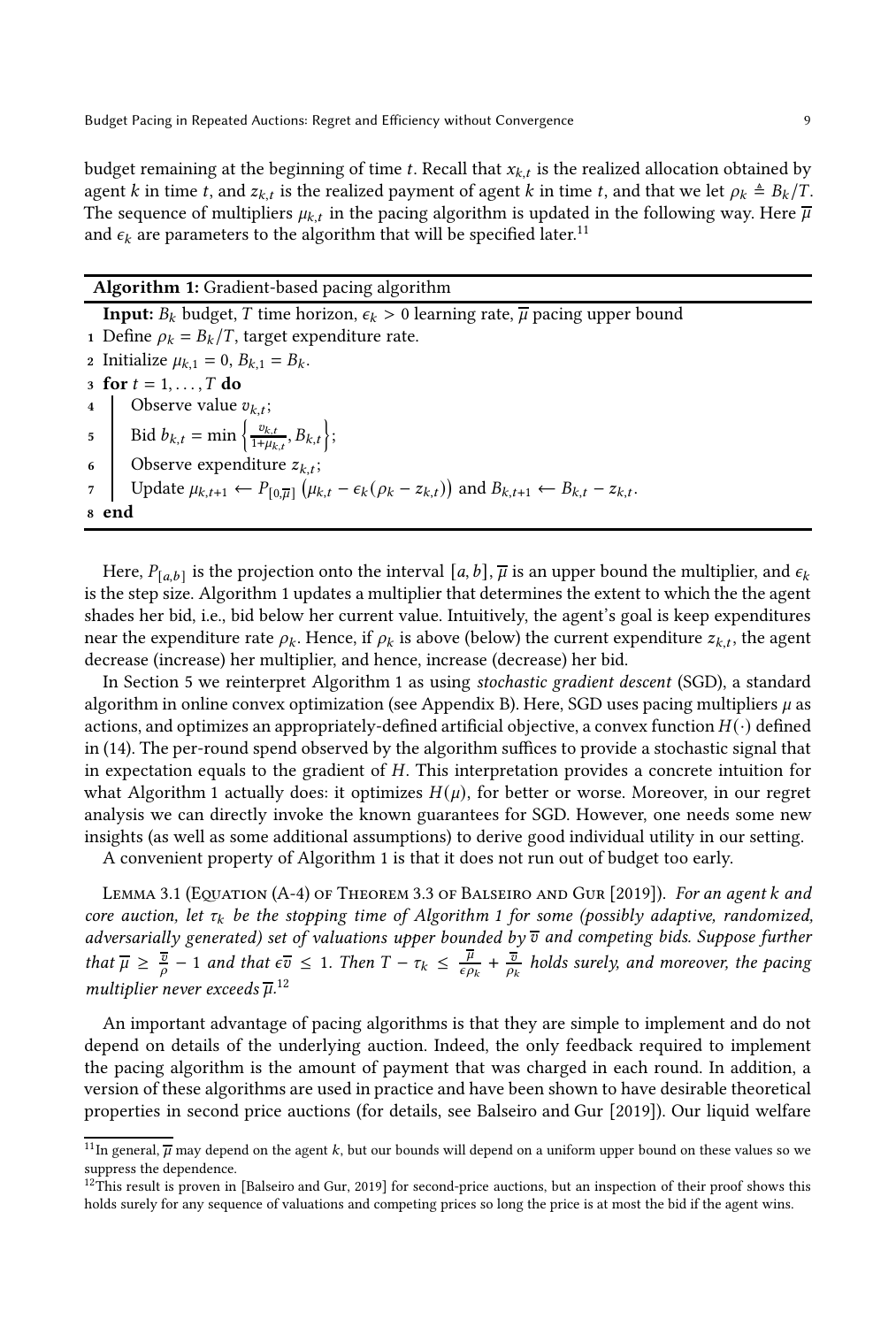bounds will actually apply to a more general class of algorithms than [Algorithm 1.](#page-9-1) We introduce the following family of algorithms:

Definition 3.2. A generalized pacing algorithm is any measurable bidding algorithm with  $\mu_1 = 0$  which satisfies for some parameters  $\epsilon$  and  $\overline{\mu}$ :

- (1) (No Overbidding) For all  $t, b_t \leq v_t$ .
- (2) (No Unnecessary Pacing) If  $\mu_t = 0$ , then  $b_t = v_t$ .
- (3) (Pacing Recurrence) The pacing multipliers  $\mu_1, \mu_2, \ldots, \mu_{T+1}$  satisfy the recurrence

 $\mu_{t+1} = P_{[0,\overline{\mu}]}(\mu_t + \epsilon(z_t - \rho)),$  where  $z_t$  is the expenditure at time  $t$ .

In particular, the generalized pacing algorithm can use a bidding strategy that is not linear in the current value. When the pacing multiplier is exactly 0, the generalized pacing algorithm does not shade its bid. This condition is quite natural, as it imposes that if the agent has not been constrained relative to the desired spending rate  $\rho$ , there is no need to unnecessarily reduce her bid to respect the budget constraint.

When analyzing the pacing dynamics, it will be helpful to consider separately those rounds in which the pacing multiplier is equal to 0 and rounds in which the pacing multiplier is strictly greater than 0. To this end we introduce the notion of an epoch, which corresponds to a maximal contiguous sequence of rounds in which an agent's pacing multiplier is strictly greater than 0.

Before defining an epoch we introduce some notation. We will write  $\mu_{k,t} = b$  if at time t, the agent's algorithm has stopped, i.e., if the agent is out of money or if  $t = T + 1$ . For  $t_1 \le t_2 \in \mathbb{N}$ , we will slightly abuse notation and write  $[t_1, t_2] \triangleq \{t_1, \ldots, t_2\}$  to be the set of integers between them, inclusive, when the meaning is clear from context. Similarly, we write  $[t_1, t_2) \triangleq \{t_1, \ldots, t_2 - 1\}$  for the half-open set of integers between them and analogously for  $(t_1, t_2]$  and  $(t_1, t_2)$ .

*Definition 3.3.* Fix an agent *k*, time horizon *T*, and a sequence of pacing multipliers  $\mu_{k,1}, \ldots, \mu_{k,T}$ . A half-open interval  $[t_1, t_2)$  is an **epoch** with respect to these multipliers if it holds that  $\mu_{t_1} = 0$ and  $\mu_t > 0$  for each  $t_1 < t < t_2$  and  $t_2$  is maximal with this property.

REMARK 1. Because we initialized any generalized pacing algorithm at  $\mu_{k,1} = 0$  for all  $k \in [n]$ , the epochs completely partition the set of times the agent is bidding. Moreover, if the pacing multipliers at times  $t_1$  and  $t_1 + 1$  are both zero, then  $[t_1, t_1 + 1]$  is an epoch; we refer to this as a trivial epoch.

To see the utility of this definition, we prove in the following lemma that an agent's total spend over a maximal epoch can be bounded from below by an amount roughly equal to the target spend rate  $\rho_k$  times the epoch length, plus an adjustment for the first round of the epoch.

<span id="page-10-1"></span>LEMMA 3.4. Fix an agent  $k$ , fix any choice of core auction and any sequence of bids of other agents  $(b_{-k,1}, \ldots, b_{-k,T})$ . Fix any realization of values  $(v_{k,1}, \ldots, v_{k,T})$  for agent k and suppose that  $\mu_{k,1}, \ldots, \mu_{k,T}$  is the sequence of multipliers generated by the generalized pacing algorithm given the auction format and the other bids. Then for any epoch  $[t_1, t_2)$  where  $\mu_{k,t_2} \neq \mathfrak{b}$ , we have

<span id="page-10-0"></span>
$$
\sum_{t=t_1}^{t_2-1} x_{k,t} v_{k,t} \geq x_{k,t_1} v_{k,t_1} - z_{k,t_1} + \rho_k \cdot (t_2 - t_1 - 1). \tag{1}
$$

Proof. The assumption that  $\mu_{k,t_2} \neq \mathfrak{b}$  means that the agent participates in all periods of  $[t_1, t_2)$ . Moreover, if  $t_2 = t_1 + 1$ , then [\(1\)](#page-10-0) is trivial as the third term on the right hand of side of inequality [\(1\)](#page-10-0) is zero and  $z_{k,t_1} \geq 0$ . Therefore, we may assume  $t_2 \geq t_1 + 2$ .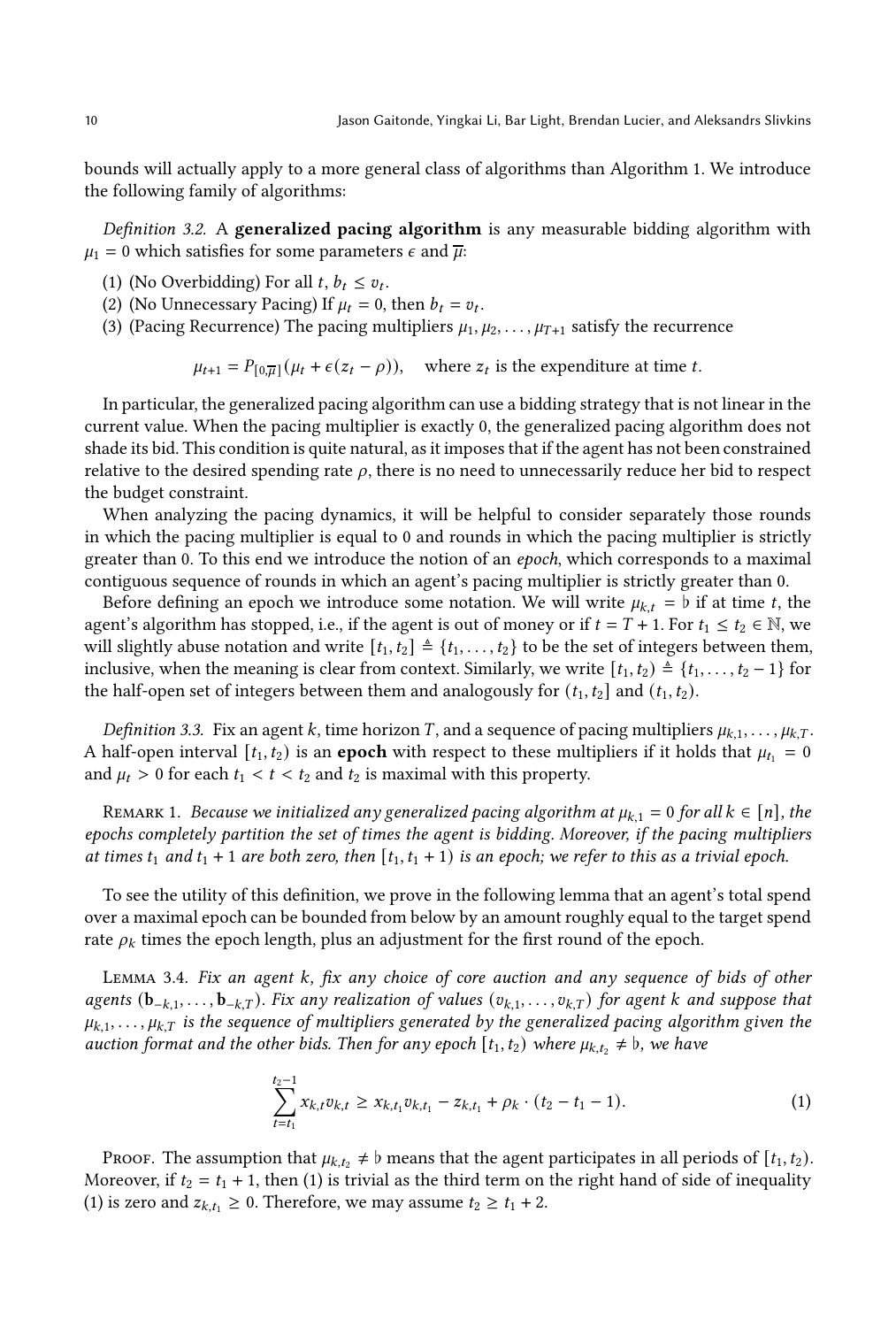By the definition of an epoch, there is no negative projection in the dynamics on the epoch until possibly time  $t_2$ . I.e.,  $\mu_{k,t} > 0$  for all  $t_1 \le t < t_2$ . The pacing recurrence condition implies that

$$
0 < \mu_{k,t_2-1} = P_{[0,\overline{\mu}]}(\mu_{k,t_2-2} + \epsilon(z_{k,t_2-2} - \rho_k)) \le \mu_{k,t_2-2} + \epsilon(z_{k,t_2-2} - \rho_k)
$$
\n
$$
\le \epsilon \sum_{t=t_1}^{t_2-2} (z_{k,t} - \rho_k) = \epsilon \sum_{t=t_1}^{t_2-2} \left( z_{k,t} - (t_2 - t_1 - 1)\rho_k \right).
$$

The first and second inequalities follow because the multipliers are positive during an epoch. The third inequality follows from applying the second inequality repeatedly. Note that the inequality holds even if there is a positive projection during the epoch (i.e., if  $\mu_{k,t} = \overline{\mu}$  for some  $t \in [t_1, t_2)$ ).

Thus, the expenditure of agent *k* on this epoch is at least  $\sum_{t=t_1}^{t_2-2} z_{k,t} \ge (t_2 - t_1 - 1)\rho_k$ . Let us now consider the value obtained by the agent on this epoch. Because agents never overbid in the pacing algorithm and because payments are always lower than the value in a core auction, the value obtained by the agent on the epoch is at least the expenditure, which we just lower bounded. To get a slight sharpening of this, note that on the first period of the epoch, the agent actually receives  $x_{k,t_1}v_{k,t_1}$  value and pays  $z_{k,t_1}$ , which we know is at most  $x_{k,t_1}v_{k,t_1}$  from the first property of core auctions and the no overbidding condition. Therefore, we can trade  $z_{k,t_1}$  expenditure for  $x_{k,t_1}v_{k,t_1}$  value. It follows from the above bound and this observation that

$$
\sum_{t=t_1}^{t_2-1} x_{k,t} v_{k,t} \geq x_{k,t_1} v_{k,t_1} - z_{k,t_1} + \sum_{t=t_1}^{t_2-2} z_{k,t} \geq x_{k,t_1} v_{k,t_1} - z_{k,t_1} + (t_2 - t_1 - 1)\rho_k.
$$

#### <span id="page-11-1"></span>4 Liquid Welfare under the General Pacing Algorithm

In this section we show that when all agents bid using generalized pacing algorithms, the resulting expected liquid welfare is at least half of the optimal liquid welfare, minus a regret term that is sublinear in  $T$ . In fact, our benchmark of "optimal liquid welfare" will be stronger than the optimal expected liquid welfare of any allocation sequence rule. We will actually compare against the optimal ex ante liquid welfare, which is each agent's willingness to pay for her expected allocation sequence over all sources of randomness. By Jensen's inequality, the ex ante liquid welfare of a distribution of allocation sequences is always at least the expected (ex post) liquid welfare.

*Definition 4.1.* For any distribution F over valuation profiles and any allocation rule  $y: [0, \overline{v}]^n \to$  $X$ , the ex ante liquid value of agent  $k$  is

$$
\overline{W}_{k}(\mathbf{y}, F) = T \times \min \left\{ \rho_{k}, \mathbb{E}_{\mathbf{v} \sim F} \left[ y_{k}(\mathbf{v}) v_{k} \right] \right\}
$$

and the ex ante liquid welfare is  $\overline{W}(\mathbf{y}, F) = \sum_{k=1}^{n} \overline{W}_k(\mathbf{y}, F)$ .

Notice that our definition of ex ante liquid welfare assumes that the same allocation rule  $\eta$  is used in every round. As it turns out, this restriction is without loss of generality for ex ante liquid welfare: given any allocation sequence rule (which might not apply the same allocation rule in every round), there is a single-round allocation rule with the same ex ante liquid welfare. The proof of Lemma [4.2](#page-11-0) appears in Appendix [A.](#page-22-7)

<span id="page-11-0"></span>LEMMA 4.2. Let  $\tilde{y} : [0, \overline{v}]^{nT} \to X^T$  be an allocation sequence rule that takes in the entire sequence  ${\bf v}_1, \ldots, {\bf v}_T$  and allocates  $\tilde{y}_{k,t}({\bf v}_1, \ldots, {\bf v}_T)$  units to agent k at time t. Then there exists a (single-round)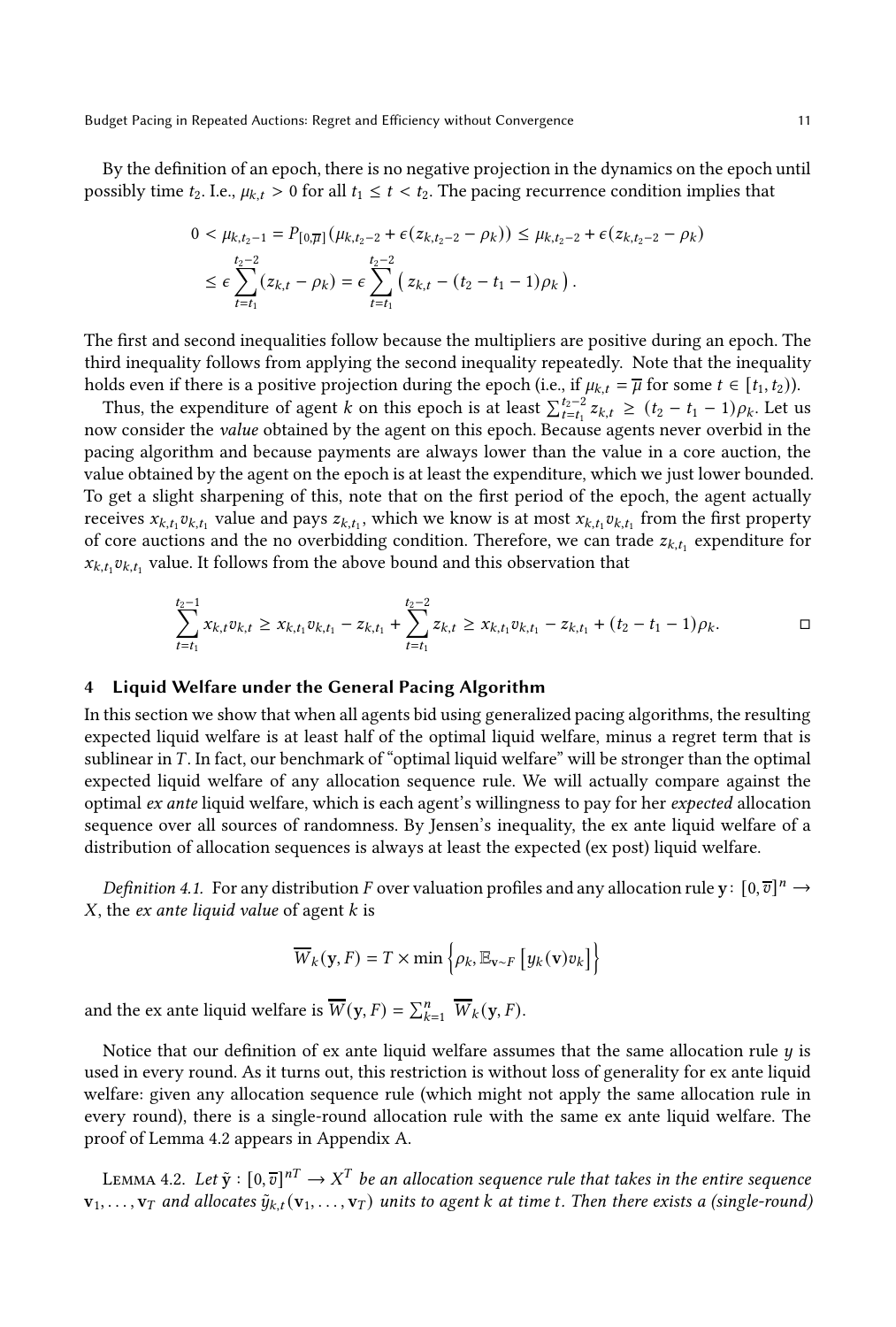allocation rule  $y : [0, \overline{v}]^n \to X$  such that

$$
\overline{W}(\tilde{\mathbf{y}},F) \triangleq \sum_{k=1}^{n} \min \left\{ B_{k}, \mathbb{E}_{\mathbf{v}_{1},...,\mathbf{v}_{T}\sim F}\left[\sum_{t=1}^{T} \tilde{y}_{k,t}(\mathbf{v}_{1},...,\mathbf{v}_{T})v_{k,t}\right] \right\}
$$

$$
= \sum_{k=1}^{n} T \cdot \min \left\{ \rho_{k}, \mathbb{E}_{\mathbf{v}\sim F}\left[y_{k}(\mathbf{v})v_{k}\right] \right\} = \overline{W}(\mathbf{y},F).
$$

Now that we have defined the notion of ex ante liquid welfare, we are ready to state our main result: the expected liquid welfare under generalized pacing strategies is at least half of the optimal ex ante liquid welfare, less an additive regret term that vanishes with  $T$ .

<span id="page-12-0"></span>THEOREM 4.3. Fix any core auction and any distribution F over agent value profiles. Suppose all agents employ generalized pacing algorithms to bid, and write  $\mathbf{x}\colon [0,\overline{v}]^{nT}\to X^T$  for the corresponding allocation sequence rule. Then for any allocation rule  $y \colon [0,\overline{v}]^n \to X$  we have

<span id="page-12-2"></span>
$$
\mathbb{E}_{\mathbf{v}_1,\dots,\mathbf{v}_T\sim F}[W(\mathbf{x}(\mathbf{v}_1,\dots,\mathbf{v}_T))] \ge \frac{\overline{W}(\mathbf{y},F)}{2} - O\left(n\overline{v}\sqrt{T\log(\overline{v}n)}\right).
$$
 (2)

Importantly, the approximation result in Theorem [4.3](#page-12-0) does not depend on the convergence of the actions prescribed by the algorithms to a pure Nash equilibrium of the bidding game. Each agent is only assumed to use a general pacing algorithm to place her sequence of  $T$  bids. In addition, our result holds for any distribution over the agents' value profiles (which may be non-identical and correlated across agents) and for any auction in the class of core auctions, which as noted in Section [2.3](#page-7-1) includes the First-Price, Second-Price, and Generalized Second-Price auctions.

Before proving Theorem [4.3,](#page-12-0) let us describe some intuition for the result. For each realization of the value sequence v, we consider the sequence of pacing multipliers  $\mu_{k,t}$  for a given agent k. If  $\mu_{k,t} > 0$  for most rounds, then by Lemma [3.4](#page-10-1) we should expect the total value obtained by agent k to be close to  $B_k$ , which is an upper bound on her optimal liquid value. On the other hand, if  $\mu_{k,t} = 0$  for most rounds, then agent k is often bidding her value. But the core auction property implies that any suboptimality in the allocation to agents who are bidding their values can be charged to the payments collected by the auctioneer, which is again a bound on liquid welfare. It might seem that combining these two arguments suggests a constant approximation factor for every realization of v, but this is too good to be true. Indeed, this intuition misses an important subtlety: the sequence of pacing multipliers ( $\mu_{k,t}$ ) is correlated with the benchmark allocation y through the value sequence, and this impacts our evaluation of the benchmark in rounds where  $\mu_{k,t}$  is 0. To compare against the liquid welfare obtained by the benchmark, we must therefore control the extent of this correlation.

Motivated by this intuition, we introduce the following lemma that is related to concentration inequalities, which will be helpful for our analysis. Roughly speaking, we will use this lemma to show that the sequence of values obtained by agent  $k$  in the benchmark on rounds in which  $\mu_{k,t} = 0$ are not "far from expectation," in the sense that the total expected value obtained over such rounds is not much greater than  $\rho_k$  per round.

<span id="page-12-1"></span>LEMMA 4.4. Let  $Y_1, \ldots, Y_T$  be random variables and  $\mathcal{F}_0 \subseteq \ldots \subseteq \mathcal{F}_T$  be a filtration such that:

(1)  $0 \le Y_t \le \overline{v}$  with probability 1 for some parameter  $\overline{v} \ge 0$  for all t.

- (2)  $\mathbb{E}[Y_t] \leq \rho$  for some parameter  $\rho \geq 0$  for all t.
- (3) For all t,  $Y_t$  is  $\mathcal{F}_t$ -measurable but is independent of  $\mathcal{F}_{t-1}$ .

Suppose that  $X_1, \ldots, X_n \in [0, 1]$  are random variables such that  $X_t$  is  $\mathcal{F}_{t-1}$ -measurable. Then

<span id="page-12-3"></span>
$$
\Pr\left(\sum_{t=1}^{T} X_t Y_t + (1 - X_t)\rho \ge \rho \cdot T + \theta\right) \le \exp\left(\frac{-2\theta^2}{T\overline{v}^2}\right). \tag{3}
$$

The proof of Lemma [4.4](#page-12-1) appears in Appendix [A.](#page-22-7) We are now ready to prove Theorem [4.3.](#page-12-0)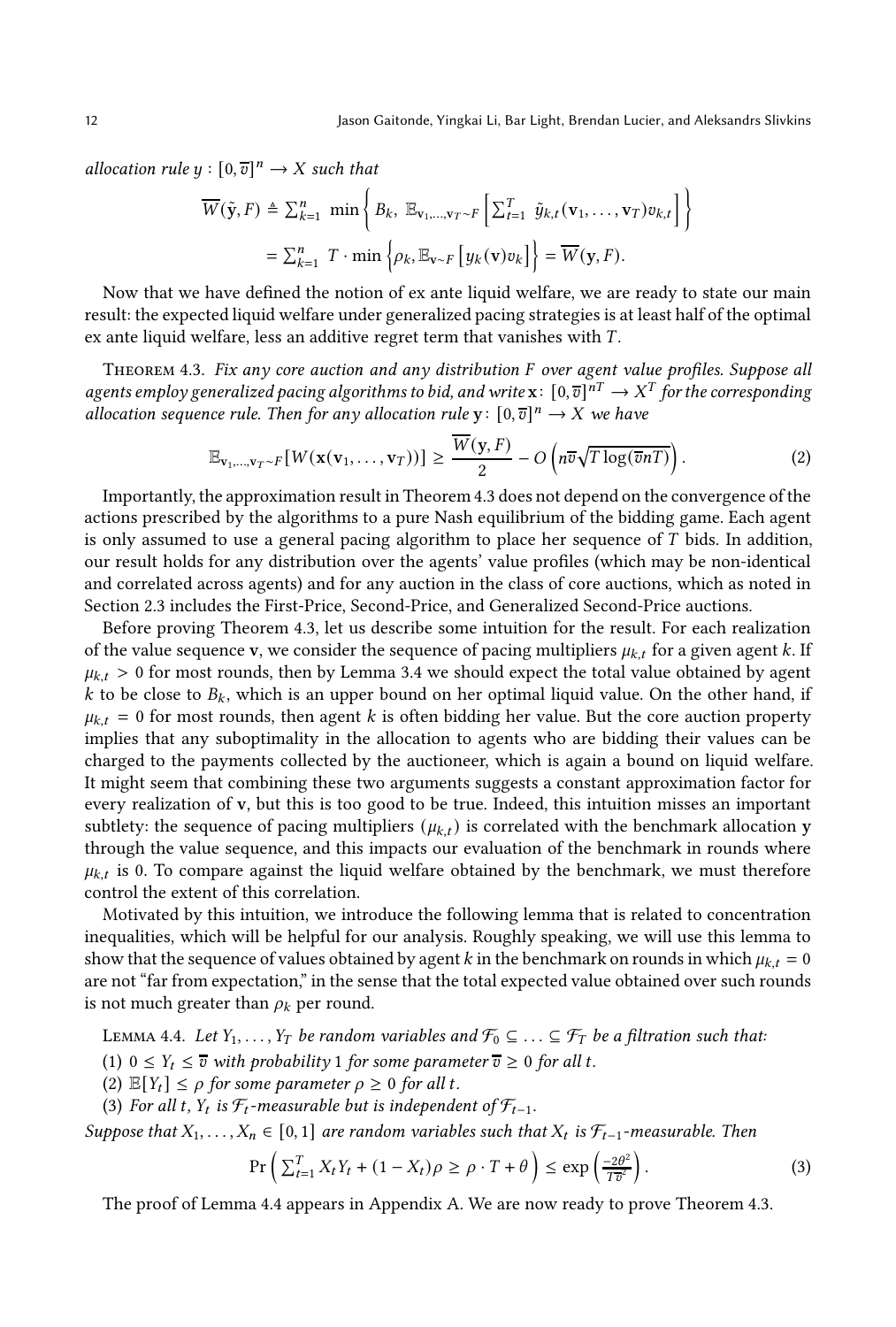PROOF OF THEOREM [4.3.](#page-12-0) First some notation. Fix the generalized pacing dynamics algorithm used by each agent. We will then write  $\mathbf{x} = \{x_{k,t}\}_{k \in [n], t \in [T]}$  for the random variable corresponding to the allocation obtained under these bidding dynamics, given the values  $\{v_{k,t}\}$ . We also write  $\mu_{k,t}$ for the pacing multiplier of agent  $k$  in round  $t$ , and  $z_{k,t}$  for the realized spend of agent  $k$  in round t, which are likewise random variables. For notational convenience we will write WEL $_{GPD}(v)$  for the liquid welfare obtained under the GPD bidding dynamics given valuation sequence v. That is,

<span id="page-13-0"></span>
$$
\text{WEL}_{GPD}(\mathbf{v}) \triangleq \sum_{k=1}^{n} \min \left\{ B_k, \sum_{t=1}^{T} x_{k,t} v_{k,t} \right\}. \tag{4}
$$

We also write  $WEL_{\mathcal{K}GPD}(v)$  for the liquid welfare obtained by agent k, and WEL $_{GPD}(F)$  for the total expected liquid welfare  $\mathbb{E}_{\mathbf{v} \sim F^T}[\text{WEL}_{GPD}(\mathbf{v})]$ .

We claim that to prove [Theorem 4.3,](#page-12-0) it is sufficient to show that inequality [\(2\)](#page-12-2) holds for any allocation rule y such that

$$
\mathbb{E}_{\mathbf{v}\sim F}[y_k(\mathbf{v})v_k] \le \rho_k \quad \text{and} \quad \overline{W}_k(\mathbf{y}, F) = T \cdot \mathbb{E}_{\mathbf{v}\sim F}[y_k(\mathbf{v})v_k] \le \rho_k \cdot T \qquad \forall k \in [n]. \tag{5}
$$

This is sufficient because if one of the above conditions is violated, one can always decrease the allocation for agent  $k$ , which maintains the feasibility (since we assume that the set of feasible allocations X is downward closed) without affecting the ex ante liquid welfare  $W(y, F)$ . We will therefore assume without loss that y satisfies [\(5\)](#page-13-0).

Preliminaries completed, we now prove Theorem [4.3](#page-12-0) in three steps. First, we will define a "good" event in which the benchmark allocations are not too heavily correlated with the pacing multipliers of the generalized pacing dynamics, and show that this good event happens with high probability. Second, for all valuation sequences v that satisfy the good event, we bound the liquid welfare obtained by the pacing dynamics in terms of the benchmark allocation and the payments collected by the auctioneer. In the third and final step we take expectations over all valuation profiles to bound the expected liquid welfare.

**Step 1: A Good Event.** For each agent  $k \in [n]$ , we define the following quantity, whose significance will become apparent shortly:

$$
R_k(\mathbf{v}) \triangleq \sum_{t=1}^T \left[ \mathbf{1}\{ \mu_{k,t} = 0 \} y_k(\mathbf{v}) v_{k,t} + \mathbf{1}\{ \mu_{k,t} \neq 0 \} \rho_k \right].
$$

 $R_k$ (v) is the total value obtained by agent k under allocation rule y, except that in any round in which  $\mu_{k,t} \neq 0$  this value is replaced by the target spend  $\rho_k$ .

We would like to apply [Lemma 4.4](#page-12-1) to bound  $R_k(\mathbf{v})$ . Some notation: we will write  $Y_t = y_k(\mathbf{v}_t)v_{k,t}$ and  $X_t = 1\{\mu_{k,t} = 0\}$  with  $\mathcal{F}_t = \sigma(\mathbf{v}_1, \dots, \mathbf{v}_t)$ . Then because  $\mu_{k,t}$  is  $\mathcal{F}_{t-1}$  measurable and the sequence  $\{v_i\}$  is a sequence of independent random variables, [Lemma 4.4](#page-12-1) implies that with probability at least  $1 - 1/(\overline{v}nT)^2$ , we have

$$
\sum_{t=1}^T \left[ \mathbf{1}\{\mu_{k,t} = 0\} y_k(\mathbf{v}) v_{k,t} + \mathbf{1}\{\mu_{k,t} \neq 0\} \rho_k \right] \leq \rho_k \cdot T + \overline{v} \sqrt{T \log(\overline{v} nT)}.
$$

Taking a union bound over  $k \in [n]$ , with probability at least  $1 - 1/(\overline{v}nT)^2$  over the randomness in the sequence  $\mathbf{v} = (\mathbf{v}_1, \dots, \mathbf{v}_T)$ , we have that

<span id="page-13-1"></span>
$$
R_k(\mathbf{v}) \le \rho_k \cdot T + \overline{v} \sqrt{T \log(\overline{v} nT)}, \qquad \forall k \in [n]. \tag{6}
$$

We will write  $E_{\text{GOOD}}$  for the event in which [\(6\)](#page-13-1) holds. Going back to the intuition provided before the statement of Lemma [4.4,](#page-12-1)  $E_{\text{GOOD}}$  is the event that the value each agent obtains in the benchmark allocation y is not "too high" on rounds in which their pacing multipliers are 0.

Step 2: A Bound on Liquid Welfare For "Good" Value Realizations. Fix any realized sequence  $v_1, \ldots, v_T$  such that [\(6\)](#page-13-1) holds. We will now proceed to derive a lower bound on the liquid welfare of the agents (under allocation x) by considering the two different possible cases for  $WEL_{kGPD}(v)$ .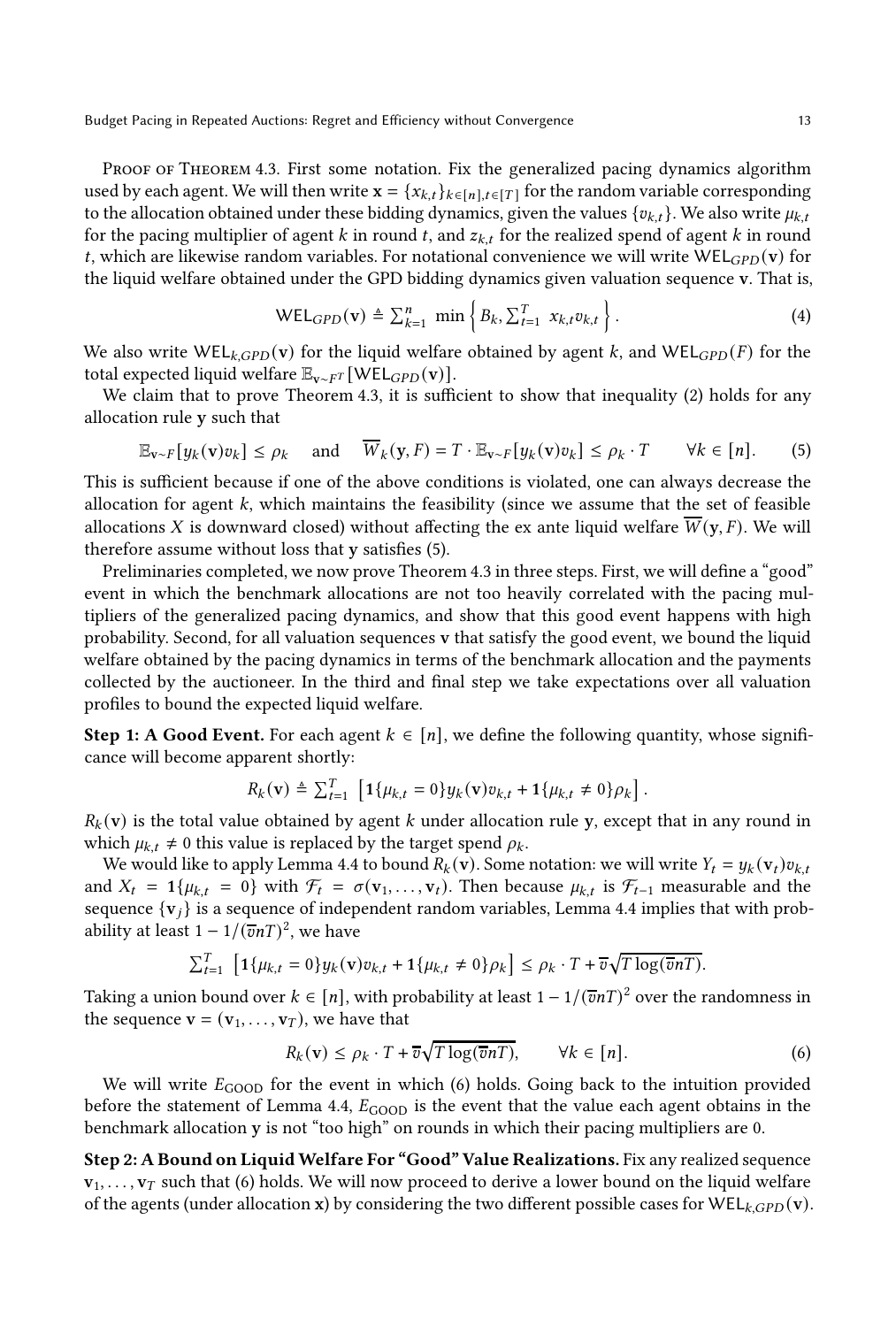Recall that the liquid welfare WEL<sub>k,GPD</sub>(**v**) of any agent *k* is either  $B_k = \rho_k \cdot T$  or is  $\sum_{t=1}^T x_{k,t} v_{k,t}$ . For any k such that  $WEL_{kGPD}(v) = B_k$ , we obtain via [\(6\)](#page-13-1) that

<span id="page-14-2"></span>
$$
WEL_{k,GPD}(\mathbf{v}) = B_k \ge R_k(\mathbf{v}) - \overline{v}\sqrt{T \log(\overline{v}n)}.
$$
\n(7)

We now consider all of the remaining agents. Let  $A \subseteq [n]$  be the set of agents k such that  $\sum_{t=1}^{T} x_{k,t} v_{k,t}$  <  $B_k$  on this realized sequence v, and hence WEL<sub>k,GPD</sub>(v) =  $\sum_{t=1}^{T} x_{k,t} v_{k,t}$ . That is, each of their contributions to the liquid welfare on this realized sequence is uniquely determined by their true value for winning the items in the auction. Note that this further implies that no agent in  $A$  runs out of budget early because the generalized pacing algorithm does not allow overbidding (i.e., bidding above the value). Thus for all  $k \in A$ ,  $\mu_{k,T} \neq \mathfrak{b}$  and  $\mu_{k,t} \geq 0$  surely for all t. We claim that

<span id="page-14-1"></span>
$$
\sum_{k \in A} \text{WEL}_{k,GPD}(\mathbf{v}) = \sum_{k \in A} \sum_{t=1}^{T} x_{k,t} v_{k,t} \ge \sum_{k \in A} R_k(\mathbf{v}) - \sum_{k \in [n]} \sum_{t=1}^{T} z_{k,t}.
$$
 (8)

To show that the inequality holds, we partition the interval  $[1, T]$  into maximal epochs for each agent  $k$  and bound the value obtained by agent  $k$  on each maximal epoch separately. Fix any agent  $k \in A$  and suppose that  $[t_1, t_2)$  is a maximal epoch inside  $[1, T]$ . Since agent k does not run out of budget on the entire interval  $[1, T]$ , she does not run out of budget on this epoch in particular. We can therefore apply [Lemma 3.4](#page-10-1) to obtain

$$
\sum_{t=t_1}^{t_2-1} x_{k,t} v_{k,t} \geq x_{k,t_1} v_{k,t_1} - z_{k,t_1} + \rho_k \cdot (t_2 - t_1 - 1).
$$

Since [1, T] can be partitioned into maximal epochs for each agent  $k \in A$ , we can sum over all time periods and apply the definition of a maximal epoch to conclude that

$$
\sum_{t=1}^T x_{k,t} v_{k,t} \geq \sum_{t=1}^T \big[ 1\{\mu_{k,t} = 0\} (x_{k,t} v_{k,t} - z_{k,t}) + 1\{\mu_{k,t} \neq 0\} \cdot \rho_k \big].
$$

Summing over all  $k \in A$  and changing the order of the summations implies that

<span id="page-14-0"></span>
$$
\sum_{k\in A}\sum_{t=1}^T x_{k,t}v_{k,t} \ge \sum_{t=1}^T \sum_{k\in A} \bigl[1\{\mu_{k,t}=0\}(x_{k,t}v_{k,t}-z_{k,t})\bigr] + \sum_{k\in A}\sum_{t=1}^T 1\{\mu_{k,t}\neq 0\} \cdot \rho_k. \tag{9}
$$

We will now use the assumption that the auction is a core auction. For any  $t \in [1, T]$ , let  $S \subseteq A$  be the set of agents in A for which  $\mu_{k,t} = 0$ . We have that

$$
\sum_{k \in A} \left[ \mathbf{1} \{ \mu_{k,t} = 0 \} (x_{k,t} v_{k,t} - z_{k,t}) \right] = \sum_{k \in S} (x_{k,t} v_{k,t} - z_{k,t})
$$
\n
$$
\geq \sum_{k \in S} y_k (\mathbf{v}_t) v_{k,t} - \sum_{k=1}^n z_{k,t} = \sum_{k \in A} \mathbf{1} \{ \mu_{k,t} = 0 \} y_k (\mathbf{v}_t) v_{k,t} - \sum_{k=1}^n z_{k,t}.
$$

The inequality follows from the definition of a core auction and the no unnecessary pacing condition (which implies  $b_{k,t} = v_{k,t}$  for all  $k \in S$ ), by considering the deviation in which the agents in S jointly switch to allocation  $\{y_k(\mathbf{v}_t)\}$ . Substituting the above inequality into [\(9\)](#page-14-0) and rearranging yields [\(8\).](#page-14-1)

Summing over [\(7\)](#page-14-2) for each  $k \notin A$  and combining it with [\(8\),](#page-14-1) we obtain that as long as inequality [\(6\)](#page-13-1) holds (i.e., event  $E_{\text{GOOD}}$  occurs), we have

<span id="page-14-3"></span>
$$
\sum_{k \in [n]} \text{WEL}_{k,GPD}(\mathbf{v}) \ge \sum_{k \in [n]} R_k(\mathbf{v}) - \sum_{k \in [n]} \sum_{t \in [T]} z_{k,t} - n\overline{v}\sqrt{T \log(\overline{v}n)}.
$$
 (10)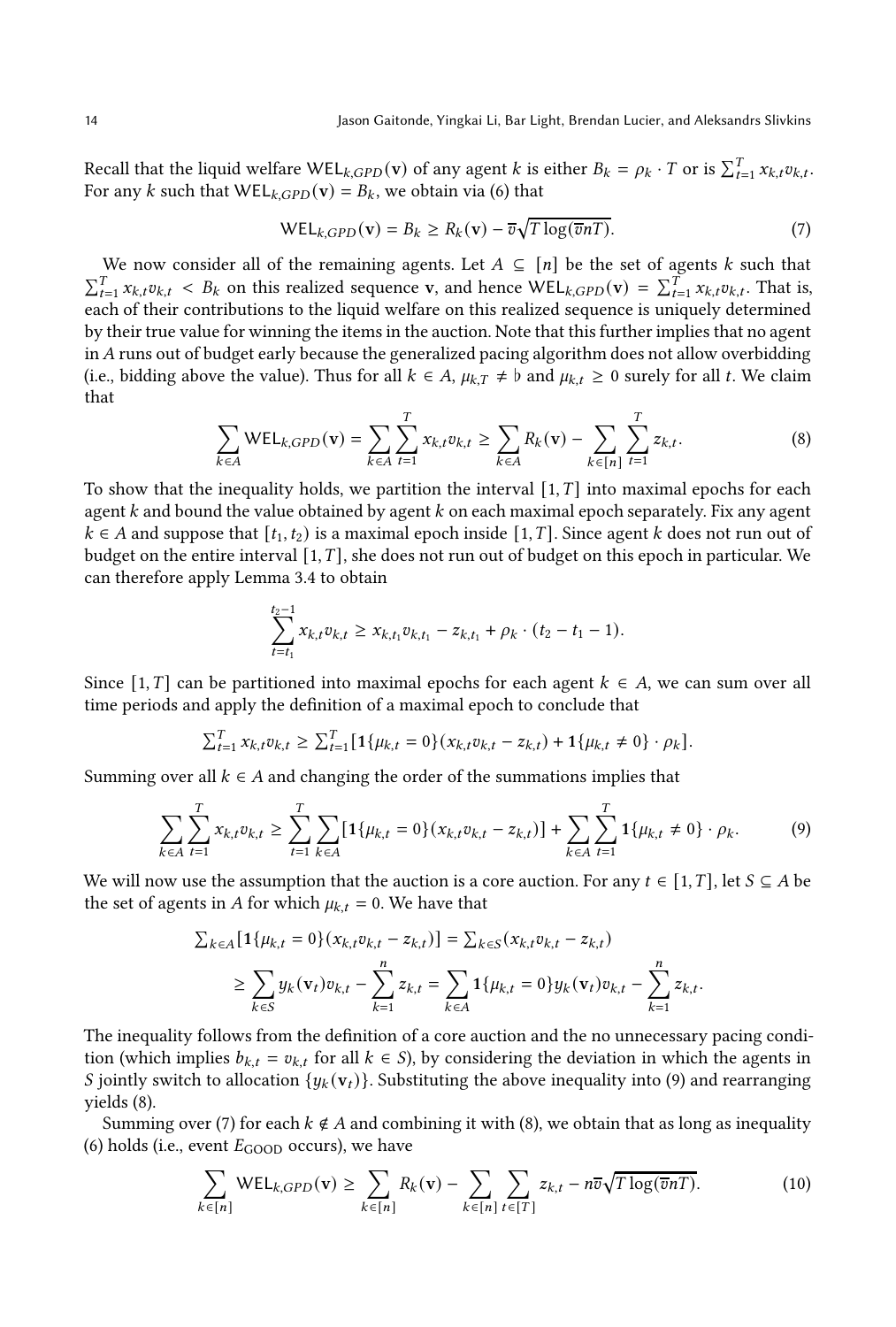Step 3: A Bound on Expected Liquid Welfare. Since the liquid welfare is nonnegative, we can take expectations over  $v_1, \ldots, v_T$  to conclude from [\(10\)](#page-14-3) that

<span id="page-15-1"></span>
$$
\mathbb{E}\left[\sum_{k=1}^{n} \text{WEL}_{k,GPD}(\mathbf{v})\right] \geq \mathbb{E}\left[\mathbf{1}\{E_{\text{GOOD}}\} \cdot \sum_{k=1}^{n} \text{WEL}_{k,GPD}(\mathbf{v})\right]
$$
\n
$$
\geq \mathbb{E}\left[\mathbf{1}\{E_{\text{GOOD}}\} \cdot \sum_{k \in [n]} R_k(\mathbf{v})\right] - \mathbb{E}\left[\sum_{k=1}^{n} \sum_{t=1}^{T} z_{k,t}\right] - n\overline{v}\sqrt{T \log(\overline{v}n)}.
$$
\n(11)

where the last inequality holds via [\(10\).](#page-14-3)

It remains to analyze the expectations on the right side of the inequality. First, note that

$$
\mathbb{E}\left[\mathbf{1}\{E_{\text{GOOD}}\}\sum_{k\in[n]}R_k(\mathbf{v})\right] = \mathbb{E}\left[\sum_{k\in[n]}R_k(\mathbf{v})\right] - \mathbb{E}\left[\left(1 - \mathbf{1}\{E_{\text{GOOD}}\}\right)\sum_{k\in[n]}R_k(\mathbf{v})\right] \geq \mathbb{E}\left[\sum_{k\in[n]}R_k(\mathbf{v})\right] - \frac{n\overline{v}T}{n\overline{v}T^2} = \mathbb{E}\left[\sum_{k\in[n]}R_k(\mathbf{v})\right] - 1/T.
$$

The inequality holds due to the fact that  $R_k(\mathbf{v}) \leq \overline{v}T$  as well as our bound on the probability that event [\(6\)](#page-13-1) does not hold. Let  $q_{k,t}$  be the unconditional probability that  $\mu_{k,t} = 0$ . Then

$$
\mathbb{E}\left[R_k(\mathbf{v})\right] = \sum_{t=1}^T \mathbb{E}\left[\mathbf{1}\{\mu_{k,t} = 0\}\mathbb{E}[y_k(v_{k,t})v_{k,t}|\mathcal{F}_{t-1}] + \mathbf{1}\{\mu_{k,t} \neq 0\}\rho_k\right] \n= \sum_{t=1}^T [q_{k,t}\mathbb{E}[y_k(v_k)v_k] + (1-q_{k,t})\rho_k] \ge \sum_{t=1}^T \mathbb{E}[y_k(v_k)v_k] = \overline{W}_k(\mathbf{y}, F).
$$

The first inequality uses the conditional independence of  $y_k(v_{k,t})v_{k,t}$  on  $\mu_{k,t}$ , as this is already determined by time  $t-1$ . The inequality holds since  $\mathbb{E}[y_k(v_k)v_k] \leq \rho_k$  according to our assumption on y. Substituting the inequalities into [\(11\),](#page-15-1) we obtain that

<span id="page-15-2"></span>
$$
\text{WEL}_{GPD}(F) \geq \sum_{k=1}^{n} \overline{W}_k(\mathbf{y}, F) - \mathbb{E}\left[\sum_{k=1}^{n} \sum_{t=1}^{T} z_{k,t}\right] - n\overline{v}\sqrt{T \log(\overline{v}n)} - 1/T. \tag{12}
$$

Recall that

$$
\mathbb{E}\left[\sum_{k=1}^{n}\sum_{t=1}^{T}z_{k,t}\right]=\sum_{k=1}^{n}\sum_{t=1}^{T}\mathbb{E}\left[z_{k,t}\right]=\sum_{k=1}^{n}\mathbb{E}[P_{k}] \leq \mathsf{WEL}_{GPD}(F),\tag{13}
$$

where  $P_k$  is the total expenditure of agent k, and this is upper bounded by the liquid value they obtain. Substituting into [\(12\)](#page-15-2) and rearranging the terms, then noting that  $WEL_{GPD}(F)$  is precisely the left-hand side of (2), we conclude that inequality (2) holds. the left-hand side of [\(2\)](#page-12-2), we conclude that inequality [\(2\)](#page-12-2) holds.

# <span id="page-15-0"></span>5 An Individual Guarantee: Vanishing Regret for MBB Auctions

In the previous section we showed that pacing strategies yield strong guarantees on aggregate efficiency in a broad class of auction environments. In this section we supplement our aggregate welfare guarantees with bounds on individual performance. We will consider the individual performance of the Gradient-Based Pacing Strategy, Algorithm [1,](#page-9-1) when used in any auction that satisfies the monotone bang-for-buck (MBB) condition.

We begin by describing our measure of individual performance. We focus on a particular single agent k. We will assume that the other agents are using arbitrary dynamic bidding strategies  $\mathbf{b}_{-k}$ . In particular, they can depend arbitrarily on the realized values and the observed history, and do not necessarily have to be pacing strategies. Given this, one can think of agent k's value in round *t*,  $v_{k,t}$ , and the bids of the other agents in round *t*, **b**<sub>-*k*,*t*</sub>, as being drawn from a joint distribution  $G_t$  that can depend on the history leading up to round  $t$ .

Since we are focusing on agent  $k$ , we will drop the dependence on agent index  $k$  from our notation in the remainder of this section, and refer to her simply as "the agent." We therefore write  $v_t$  for the value of the agent. We will write  $F_t$  for the marginal distribution of  $v_t$ .<sup>[13](#page-15-3)</sup> We assume that

<span id="page-15-3"></span><sup>&</sup>lt;sup>13</sup>This is a slight generalization of our original model, in which the marginal distribution of  $v_t$  is identical each round.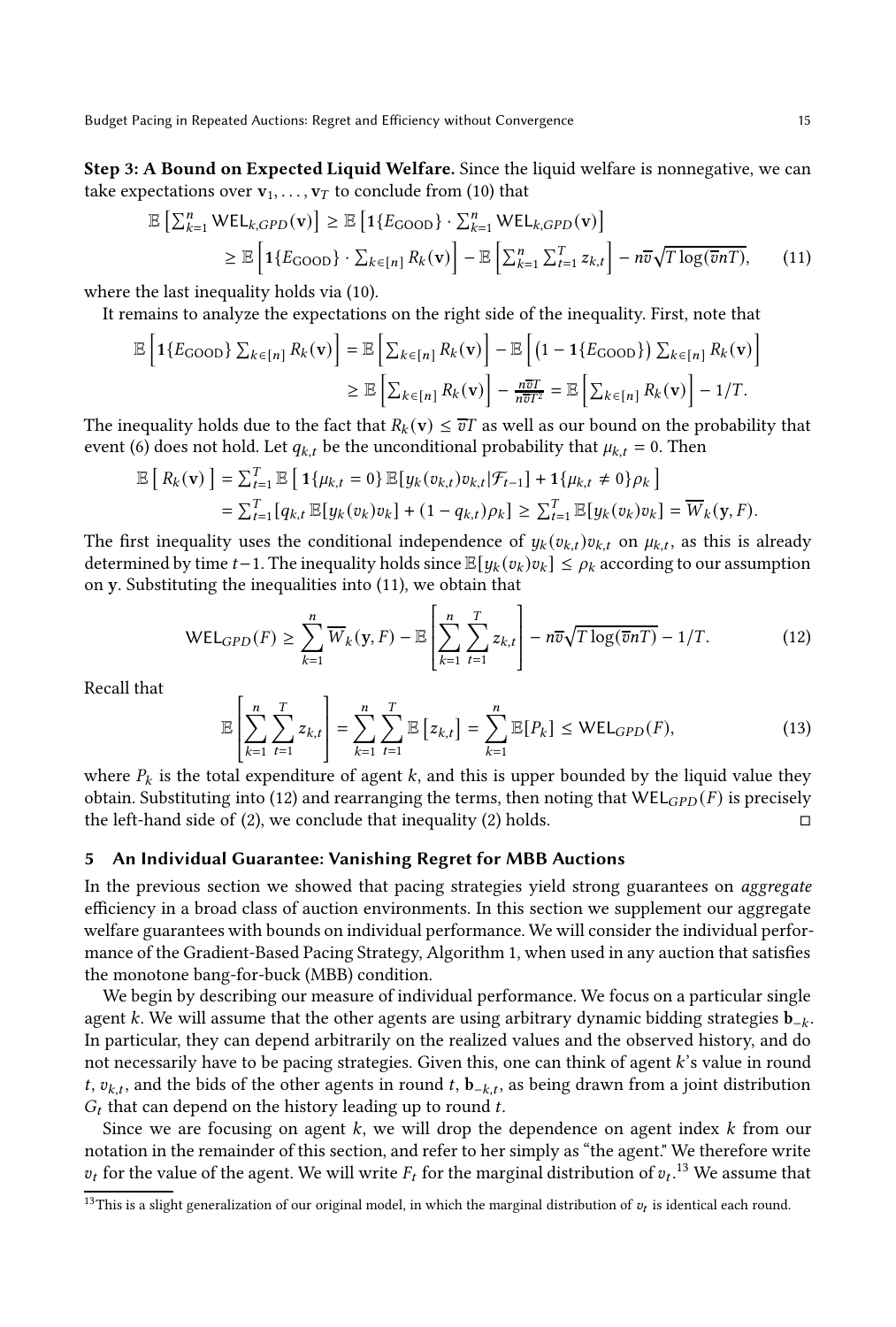the agent is using the Gradient-Based Pacing Strategy, which means in particular that the agent bids  $b_t = v_t/(1 + \mu_t)$  in round t.

We will show that for the objective of *value maximization*, if the environment does not change too quickly, this bidding strategy obtains vanishing regret with respect to the sequence of budgetpacing multipliers. We emphasize that this is not necessarily the value-maximizing sequence of budget-pacing multipliers in hindsight. Rather, it is the sequence of multipliers  $(\mu_t^*)$  such that the expected spend in each round t, over the distribution  $G_t$  of  $v_t$  and the opposing bids, is equal to  $\rho.^{\bar{14}}$  $\rho.^{\bar{14}}$  $\rho.^{\bar{14}}$ 

An important special case occurs when the bids of the opposing agents are drawn from a stationary distribution. In this case the environment is stochastic and time-invariant, the competing benchmark is the single best fixed pacing multiplier in hindsight given the no overbidding assumption (see [Proposition 5.4\)](#page-17-1). We say "best" because the multiplier that leads to an expected spend of  $\rho$  each round will also maximize the expected value obtained by the agent subject to the budget constraint, by monotonicity of the auction's allocation rule.

It will be helpful to describe the interaction between the bidding agent and the environment in terms of the following functions:

Definition 5.1. At any time t, let  $Z_t : \mathbb{R}_{\geq 0} \to \mathbb{R}_{\geq 0}$  and  $V_t : \mathbb{R}_{\geq 0} \to \mathbb{R}_{\geq 0}$  be the expected expenditure (i.e., the expected payment) and the expected value of the agent in round  $t$  as a function of her pacing multiplier  $\mu_t$ , where the expectation is over the agent's fixed valuation distribution and the competing bids chosen by the other bidders. As a reminder,  $V_t$  and  $Z_t$  can depend on the realized history prior to time t.

We note that  $V_t(\mu)$  and  $Z_t(\mu)$  are both nonincreasing in  $\mu$ , by monotonicity of the auction allocation and payment rules. Furthermore, for any auction that satisfies the MBB property, the function  $\mu \mapsto V_t(\mu)/Z_t(\mu)$  is nondecreasing as well. It will also be convenient for us to assume that the expenditure function  $Z_t$  satisfies the following mild smoothness conditions:

<span id="page-16-2"></span>Assumption 1. There exists  $\lambda \geq 0$  such that  $Z_t$  is  $\lambda$ -Lipschitz for all t.

<span id="page-16-3"></span>Assumption 2. There exists  $\delta > 0$  such that  $Z_t(0) \geq \delta$  for all t. As our bounds will depend inversely on  $\delta$ , we assume without loss of generality that  $\delta \leq \rho$ .<sup>[15](#page-16-1)</sup>

We claim that Assumptions [1](#page-16-2) and [2](#page-16-3) are very mild in the context of advertising auctions. Recall that  $Z_t(\mu)$  is the expected payment over all sources of randomness, including randomness in the agent's value for the impression, and that  $Z_t(0)$  is the expected payment when the bid equals the agent's value. So one should expect that variation in impression types, click rate estimates, etc. would introduce some smoothness into the spend function  $Z_t$ , and that the maximum allowable bid would result in a non-trivial payment.<sup>[16](#page-16-4)</sup>

We next formalize our notion of budget-pacing multipliers.

Definition 5.2. For each time t, an expected budget pacing multiplier is any  $\mu_t^* \in [0, \overline{\mu}]$  such that  $Z_t(\mu_t^*) = \rho$ , or  $\mu_t^* = 0$  if  $Z_t(0) < \rho$ .

To see that  $\mu_t^*$  is well-defined, we first note that as long as  $\overline{\mu} \ge \overline{v}/\rho$ , we must have  $Z_t(\overline{\mu}) \le$  $\overline{v}/(1 + \overline{\mu}) \leq \rho$ . The Lipschitzness and monotonicity of  $Z_t$  therefore imply that if there does not exist any  $\mu$  such that  $Z_t(\mu) = \rho$ , then it must be that  $Z_t(0) < \rho$  (and hence  $Z_t(\mu) < \rho$  for all

<sup>&</sup>lt;sup>14</sup>Even bidding one's full value in round *t* may generate an expected spend <  $\rho$ , in which case we take  $\mu_t^* = 0$ .

<span id="page-16-0"></span><sup>&</sup>lt;sup>15</sup>We only require the weaker condition:  $Z_t(0) \ge \delta \times \frac{V_t(0)}{\overline{v}}$  for all t. In particular, this allows  $Z_t(0) = 0$  if  $V_t(0) = 0$ .

<span id="page-16-4"></span><span id="page-16-1"></span><sup>&</sup>lt;sup>16</sup>One could eliminate the need for Assumptions [1](#page-16-2) and [2](#page-16-3) by adding a small amount of noise to the auction allocation rule, such as by perturbing bids slightly, and/or a small but positive reserve price, at the cost of a similarly small loss of welfare.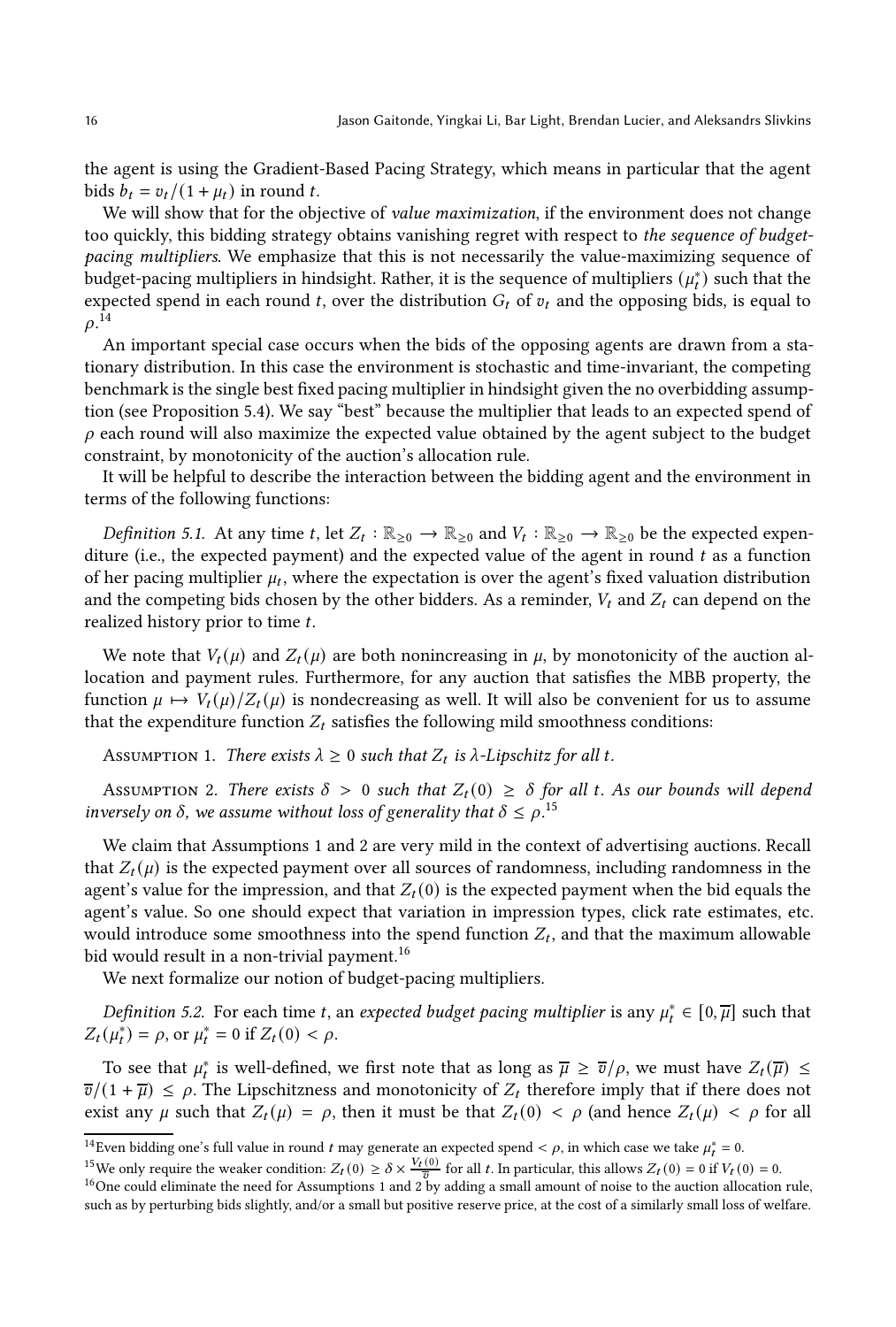$\mu \in [0, \overline{\mu}]$ ). This latter case occurs if even bidding the true value  $v_t$  generates an expected spend less than  $\rho$ . In this case we take  $\mu_t^* = 0$ , which corresponds to the most that the agent can bid without violating the mandate to not bid more than the value  $v_t$ .

<span id="page-17-2"></span>With these definitions in place, we may now state our main result of this section:

Theorem 5.3. Suppose that [Assumption 1](#page-16-2) and [Assumption 2](#page-16-3) holds for a sequence of auctions satisfying MBB that can be adversarially and adaptively chosen at each time t. Suppose  $\sum_{t=1}^{T-1} || \mu_{t+1}^* \|\mu_t^*\| + 1 \leq P$  with probability 1 over the adversarial choices of the environments. Then, letting REG<sub>1</sub>  $\triangleq$  O  $\left((P\overline{\mu}^2 + (\rho + \overline{v})^2)\right)$  $\sqrt{T}$ ), Algorithm [1](#page-9-1) with a step size  $\epsilon = 1/\sqrt{T}$  satisfies

$$
\sum_{t=1}^{T} \mathbb{E}[V_t(\mu_t)] - \sum_{t=1}^{T} \mathbb{E}[V_t(\mu_t^*)] = O\left(\frac{\overline{v}}{\delta} \sqrt{2\lambda T \cdot \text{REG}_1} + \frac{\overline{v\mu}\sqrt{T}}{\rho}\right)
$$

In the special case that the agent faces an unchanging stochastic environment, [Theorem 5.3](#page-17-2) implies that the agent does not have any regret compared to the value obtained by the optimal fixed pacing multiplier. This is formalized by the following result with proofs deferred to Appendix [C.1.](#page-24-0) However, we stress that [Theorem 5.3](#page-17-2) is more general in that it extends to slowly-changing environments with respect to the sequence of budget-pacing bids. We are not aware of similar guarantees in prior work for this setting. Importantly, in a repeated auction environment, we would expect that this environment is changing but not rapidly as there is a relatively large number of auctions in a small interval of time.

<span id="page-17-1"></span>PROPOSITION 5.4 (OPTIMALITY IN STOCHASTIC ENVIRONMENTS). Suppose that [Assumption 1](#page-16-2) holds for a sequence of auctions satisfying MBB such that  $V_t \equiv V$  and  $Z_t \equiv Z$  for some fixed functions  $V, Z$ . For  $\mu \in [0, \overline{\mu}]$ ,  $Y_{\mu}$  to be the expected value of the bidding strategy that paces with multiplier  $\mu$  for each time step until running out of budget. Then  $\sup_{\mu \in [0,\overline{\mu}]} Y_{\mu} \leq T \cdot V(\mu^*) + \frac{\overline{v}^2}{\rho}$  $\frac{\sigma^2}{\rho}$ .

To prove Theorem [5.3](#page-17-2) we will relate the execution of the gradient-based pacing strategy, Algorithm [1,](#page-9-1) to stochastic gradient descent on an appropriately-chosen sequence of convex functions  $H_t$ . The theory of stochastic gradient descent to shows that the sequence of chosen multipliers  $(\mu_t)$ approximates the target optimum  $\sum_t H_t(\mu_t^*)$ . We will relate the  $H_t$  functions to the per-round payments to show that the expected payment is not too far from  $\rho$  in each round. Finally, we will use the MBB property of the auctions to relate the payments to the loss in value each round, thereby bounding the total loss in value.

For the remainder of the analysis, we define the auxiliary function

<span id="page-17-0"></span>
$$
H_t(\mu) = \rho \cdot \mu - \int_0^{\mu} Z_t(x) dx.
$$
 (14)

<span id="page-17-3"></span>We will need the following simple regularity properties of  $H_t$  which we prove in the Appendix:

LEMMA 5.5. The function  $H_t$  is convex and is  $(\overline{v} + \rho)$ -Lipschitz.

<span id="page-17-4"></span>We will also need the following technical lemma which will enable us to meaningfully relate the  $Z_t$  and  $H_t$  functions whose proof is deferred to the Appendix:

LEMMA 5.6. Let  $f : \mathbb{R} \to \mathbb{R}$  be an increasing,  $\lambda$ -Lipschitz function such that  $f(0) = 0$ . Let  $R =$  $\int_0^x f(y) dy$  for some  $x \in \mathbb{R}$ . Then  $|f(x)| \leq \sqrt{2\lambda R}$ .

With these results, we may finally return to the proof of the main result of this section:

PROOF OF THEOREM 5.3. To begin, observe that Algorithm [1](#page-9-1) is equivalent to running (projected) stochastic gradient descent on the sequence of  $H_t$  functions above by the fundamental theorem of calculus, where the maximum norm of gradient is at most  $\overline{v}$  using the assumption that the payment

.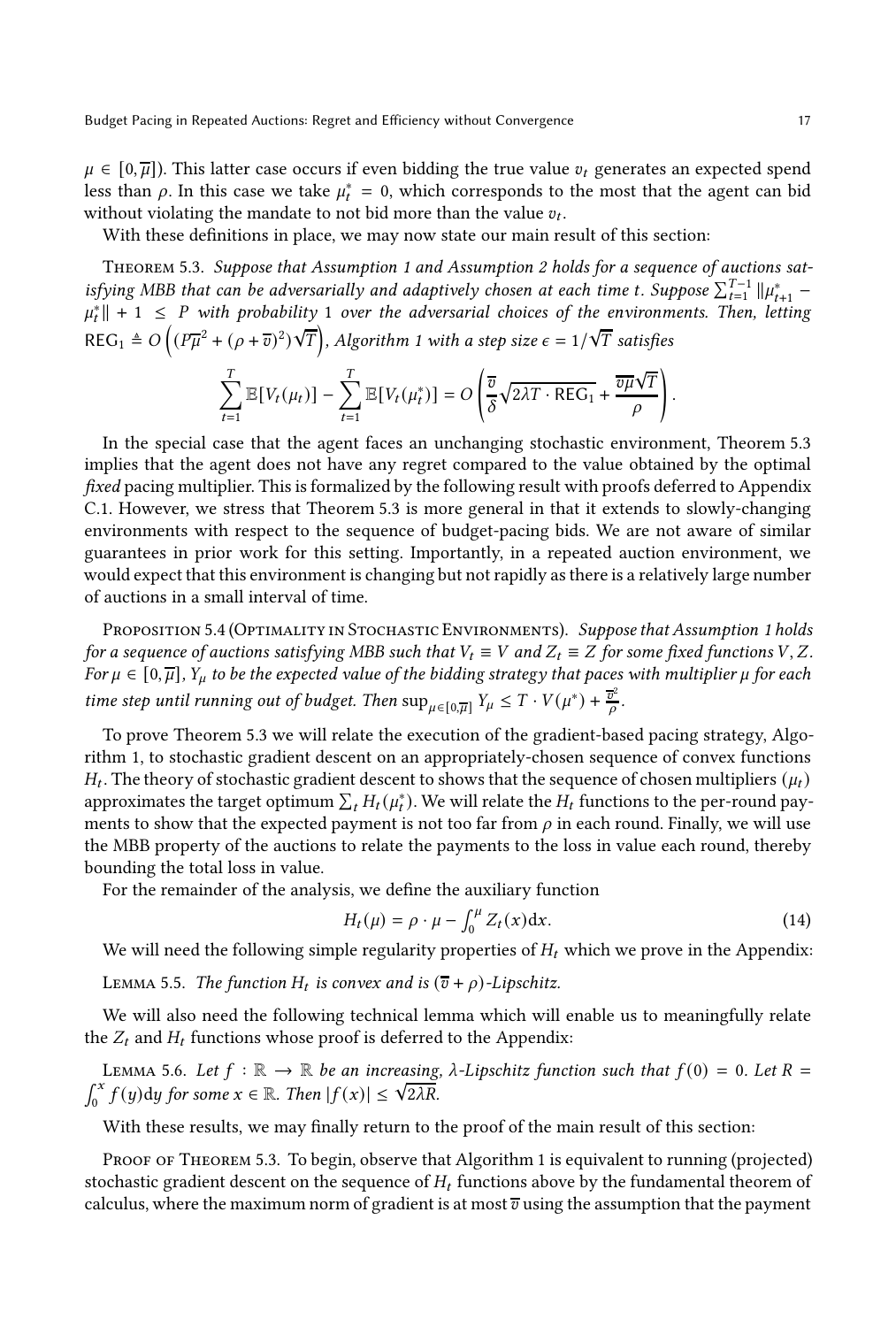is at most the bid, which in turn is at most the maximum possible value. Note that these functions are indeed convex and Lipschitz by [Lemma 5.5](#page-17-3) and indeed,  $H'_t(\mu) = \rho - Z_t(\mu) = \rho - \mathbb{E}_t[z_t]$  by construction of  $H_t$ . Now, while the dynamics may end before time  $T$ , we may upper bound the regret on the sequence by continuing to time  $T$ , as each term is nonnegative using the fact  $\mu_t^*$  is an optimizer of  $H_t$ . Therefore, by [Proposition B.1,](#page-23-1) we obtain

<span id="page-18-4"></span>
$$
\sum_{t=1}^{T} \mathbb{E}[H_t(\mu_t) - H_t(\mu^*)] = \text{REG}_1 \triangleq O\left((P\overline{\mu}^2 + (\rho + \overline{\sigma})^2)\sqrt{T}\right).
$$
 (15)

We now consider the values obtained. From [Lemma 3.1,](#page-9-3) we may assume that the dynamics continue until time T without stopping at the cost of  $O(\overline{v\mu}\sqrt{T}/\rho)$  loss in value which we will account for at the end. We now define the function  $W_t(\mu)$  by

$$
W_t(\mu) = \begin{cases} V_t(\mu) & \text{if } Z_t(\mu) < \rho \\ V_t(\mu) \times \frac{\rho}{Z_t(\mu)} & \text{if } Z_t(\mu) \ge \rho. \end{cases}
$$

Observe that  $W_t(\mu) \leq V_t(\mu)$  by construction; it can be viewed as (approximately) the per-round value obtained by bidding with pacing multiplier  $\mu$  — if the environment at time t persisted for all rounds — until the budget is expected to terminate due to overspending. We further observe that  $V_t(\mu_t) - V(\mu_t^*) \geq W_t(\mu_t) - W_t(\mu_t^*)$  for all t. To see this, note that  $V(\mu_t^*) = W_t(\mu_t^*)$  since  $Z_t(\mu_t^*) \leq \rho$ , and moreover, the first term on the right side equals the first term of the left side, which is non-negative, with some scaling factor at most 1. Therefore,

<span id="page-18-2"></span>
$$
\sum_{t=1}^{T} [V_t(\mu_t^*) - V(\mu_t)] \leq \sum_{t=1}^{T} [W_t(\mu_t^*) - W_t(\mu_t)], \qquad (16)
$$

so it will suffice to show that the right side is not too large.

For any round t, we now consider two cases depending on the value of  $\mu_t$  and derive a lower bound on the difference in  $W_t$  values:

(1) Case 1:  $\mu_t < \mu_t^*$ . Note that in this case we must have  $\mu_t^* > 0$  and hence  $Z_t(\mu_t) \geq Z_t(\mu_t^*) = \rho$ , and therefore

$$
W_t(\mu_t) = V_t(\mu_t) \times \frac{\rho}{Z_t(\mu_t)} \ge W_t(\mu_t^*) \times \frac{\rho}{Z_t(\mu_t)}.
$$

By rearrangement, it follows that

<span id="page-18-0"></span>
$$
W_t(\mu_t^*) - W_t(\mu_t) \le \frac{Z_t(\mu_t) - \rho}{Z_t(\mu_t)} \cdot W_t(\mu_t^*) \le (Z_t(\mu_t) - \rho) \cdot \frac{\overline{v}}{\rho},\tag{17}
$$

where we use the fact that  $Z_t(\mu_t) \ge \rho$  as well as  $W_t(\mu_t^*) \le \overline{v}$ .

(2) Case 2:  $\mu_t \ge \mu_t^*$ . In this case, we have  $Z_t(\mu_t) \le Z_t(\mu_t^*) \le \rho$  by assumption. Recall from the definition of monotone bang-per-buck that

$$
\frac{W_t(\mu_t^*)}{W_t(\mu_t)} = \frac{V_t(\mu_t^*)}{V_t(\mu_t)} \leq \frac{Z_t(\mu_t^*)}{Z_t(\mu_t)}.
$$

Again, simple rearrangement then implies

<span id="page-18-1"></span>
$$
W_t(\mu_t^*) - W_t(\mu_t) \le \frac{V_t(\mu_t^*)}{Z(\mu_t^*)} \times (Z(\mu_t^*) - Z_t(\mu_t)) \le \frac{\overline{v}}{\min\{\rho, \delta\}} (Z(\mu_t^*) - Z_t(\mu_t)). \tag{18}
$$

The second inequality comes from considering the cases that  $\mu_t^* = 0$  (and applying [Assumption 2\)](#page-16-3) and  $\mu_t^* > 0$ .

In either case, [\(17\)](#page-18-0) and [\(18\)](#page-18-1) implies that (recalling the assumption  $\delta \le \rho$ )

<span id="page-18-3"></span>
$$
W_t(\mu_t^*) - W_t(\mu_t) \le \frac{\overline{v}}{\delta} |Z_t(\mu_t^*) - Z_t(\mu_t)|. \tag{19}
$$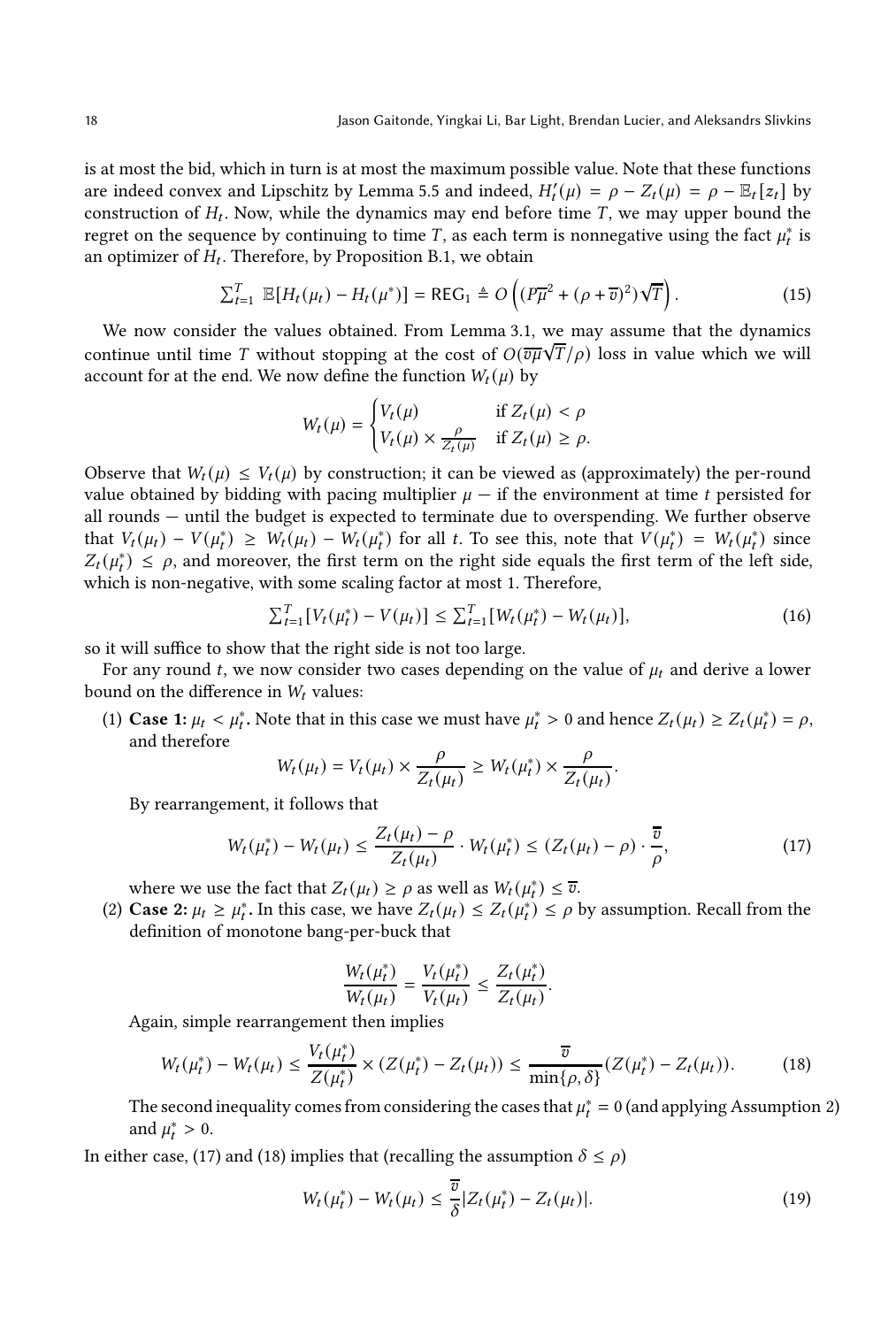We now relate this bound to the  $H_t$  functions. Observe that

$$
H_t(\mu_t) - H_t(\mu_t^*) = \int_{\mu_t^*}^{\mu_t} \left[ \rho - Z_t(x) \right] dx = \int_0^{\mu_t - \mu_t^*} \left[ \rho - Z_t(\mu_t^* + x) \right] dx,
$$

and moreover that the integrand  $f(x) = \rho - Z_t(\mu_t^* + x)$  is increasing and  $\lambda$ -Lipschitz by the assumption on  $Z_t$ . In general,  $f(0) \ge 0$  (with equality if  $Z_t(\mu_t^*) = \rho$ ). If we consider  $g(x) = f(x) - f(0)$ and apply [Lemma 5.6,](#page-17-4) we obtain

$$
|Z_t(\mu_t) - Z_t(\mu_t^*)| = |f(\mu_t - \mu_t^*) - f(0)| \le \sqrt{2\lambda (H_t(\mu_t) - H_t(\mu_t^*) - (\mu_t - \mu_t^*)(\rho - Z_t(\mu_t^*)))}.
$$

Note that if  $\mu_t < \mu_t^*$ , then  $\rho = Z_t(\mu_t^*)$  so the last subtracted term is zero, while if  $\mu_t \ge \mu_t^*$ , then the last subtracted term is nonnegative. In either case, we deduce that

<span id="page-19-0"></span>
$$
|Z_t(\mu_t) - Z_t(\mu_t^*)| \le \sqrt{2\lambda (H_t(\mu_t) - H_t(\mu_t^*))}
$$
\n(20)

By combining these inequalities, we obtain:

$$
\mathbb{E}\left[6\sum_{t=1}^{T}V_{t}(\mu_{t}^{*})-V(\mu_{t})\right] \leq \mathbb{E}\left[\sum_{t=1}^{T}W_{t}(\mu_{t}^{*})-W_{t}(\mu_{t})\right] \qquad \text{(by (16))}
$$
\n
$$
\leq \frac{\overline{v}}{\delta} \mathbb{E}\left[\sum_{t=1}^{T}|Z_{t}(\mu_{t}^{*})-Z_{t}(\mu_{t})|\right] \qquad \text{(by (19))}
$$
\n
$$
\leq \sqrt{2\lambda}\frac{\overline{v}}{\delta} \mathbb{E}\left[\sum_{t=1}^{T}\sqrt{H_{t}(\mu_{t})-H_{t}(\mu_{t}^{*})}\right] \qquad \text{(by (20))}
$$
\n
$$
\leq \sqrt{2\lambda T}\frac{\overline{v}}{\delta} \mathbb{E}\left[\sqrt{\sum_{t=1}^{T}H_{t}(\mu_{t})-H_{t}(\mu_{t}^{*})}\right] \qquad \text{(by Cauchy-Schwarz)}
$$
\n
$$
\leq \sqrt{2\lambda T}\frac{\overline{v}}{\delta}\sqrt{\mathbb{E}\left[\sum_{t=1}^{T}H_{t}(\mu_{t})-H_{t}(\mu_{t}^{*})\right]} \qquad \text{(by Jensen's inequality)}
$$
\n
$$
\leq \frac{\overline{v}}{\delta}\sqrt{2\lambda T\cdot\text{REG}_{1}} \qquad \text{(by (15)).}
$$

Accounting for the  $O(\overline{\mu v}\sqrt{T}/\rho)$  loss from possibly terminating early gives the claim.

REMARK 2. Note that this proof only uses essentially two properties of the dynamics: first, the dynamics, as in stochastic gradient descent, obtains low regret (i.e. sublinear term  $REG<sub>1</sub>$ ) with respect to an adversarially generated sequence of convex functions. Moreover, it uses the property that the dy-namics do not terminate too early to bound any possible loss on these periods. The proof of [Theorem 5.3](#page-17-2) generalizes almost immediately to any algorithm satisfying these properties.

# 6 Conclusions and Open Questions

We show that a natural budget-pacing algorithm achieves good "aggregate" and "individual" guarantees for a wide class of auctions and arbitrarily correlated private values, without relying on convergence to an equilibrium.

It is perhaps natural to wonder whether regret-minimization alone suffices to achieve "aggregate" guarantees similar to ours. After all, in auctions without budgets, low-regret bidding dynamics are known to correspond to coarse correlated equilibria, and the efficiency guarantees for Nash equilibria extend to coarse correlated equilibria in smooth games [Roughgarden et al., 2017]. However, this is not necessarily the case in our setting. In Appendix [D,](#page-25-0) we present an example in which each agent's bidding strategy has low regret (against the bidding strategies of the other agents), and yet the resulting liquid welfare is an arbitrarily poor approximation to the optimum.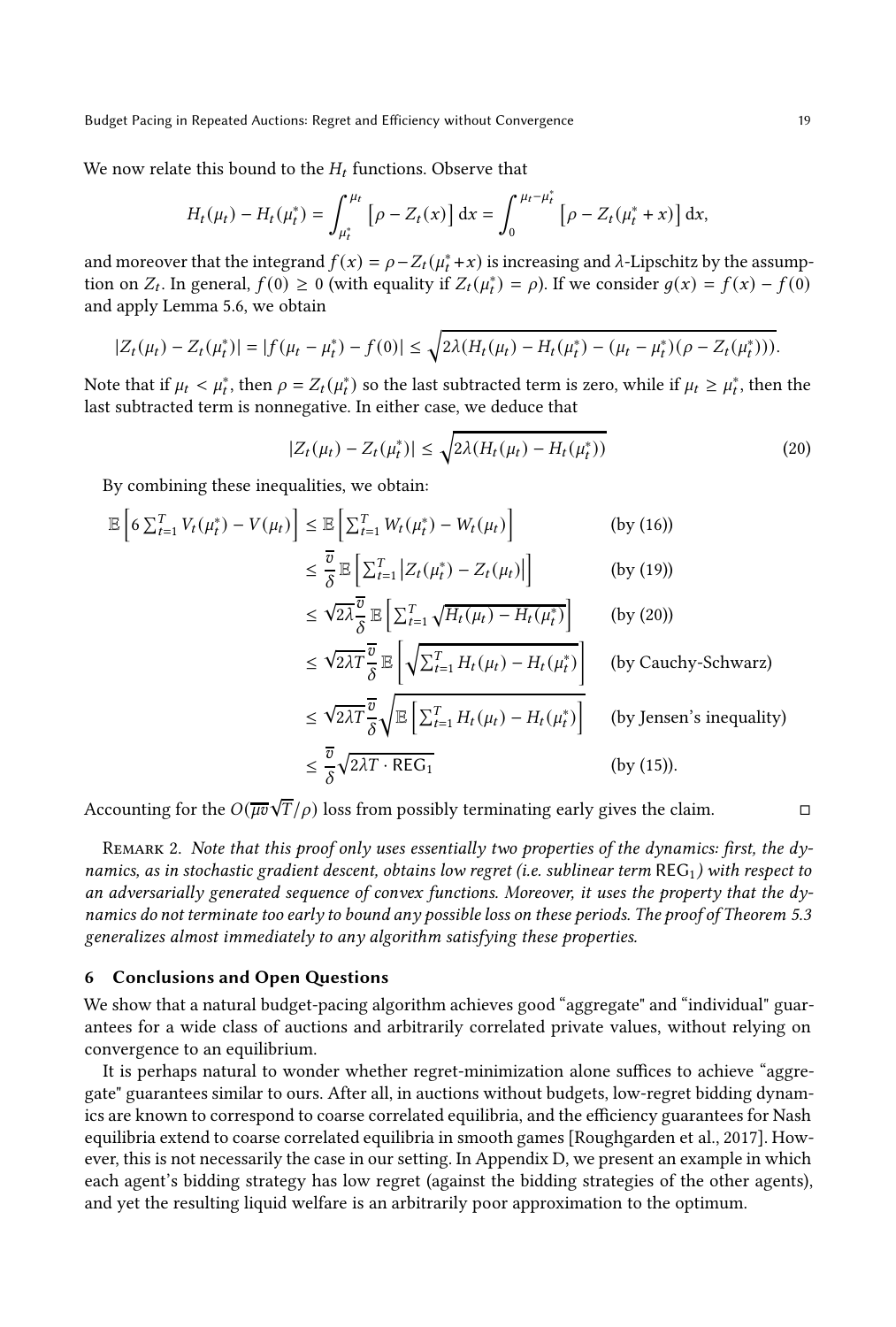The main question left open by our work concerns simultaneously achieving similar "individual" and "aggregate" guarantees with (more) general classes of bidding algorithms. A more concrete technical question is improving the regret bound for the stochastic environment to  $\tilde{O}(T^{2/3})$ , while simultaneously achieving the liquid welfare guarantee.<sup>[17](#page-20-0)</sup>

# Acknowledgments

This work was initiated while the first two named authors were interns at Microsoft Research. JG is supported in part by NSF Award CCF-1408673 and AFOSR Award FA9550-19-1-0183.

<span id="page-20-0"></span><sup>&</sup>lt;sup>17</sup>Regret  $\tilde{O}(T^{2/3})$  is likely the best possible, even under Lipschitz assumptions and even without budget constraints, given the impossibility results on related bandit problems [\[Kleinberg, 2004](#page-22-8), [Kleinberg and Leighton, 2003](#page-22-9)].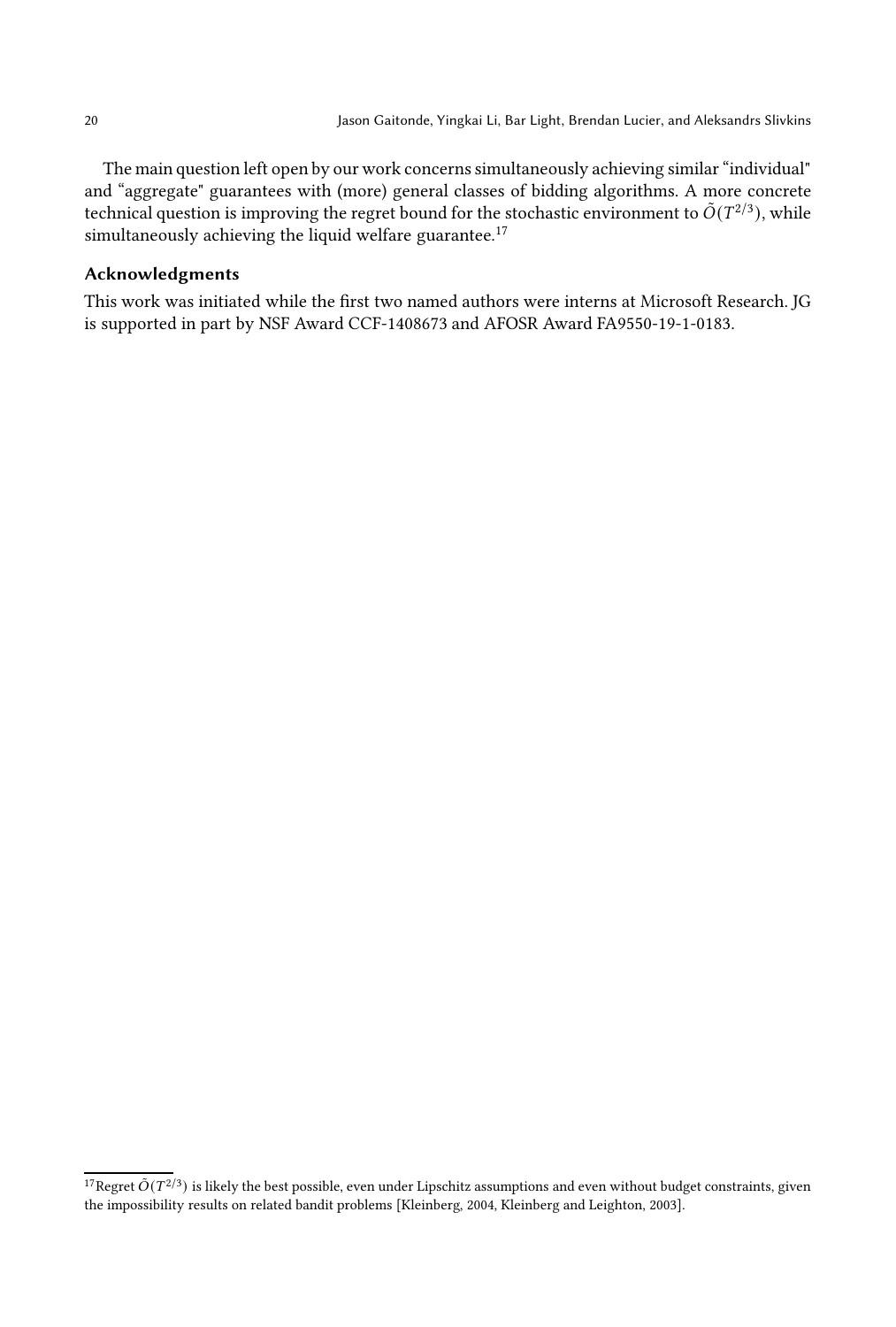#### References

- Gagan Aggarwal, Ashwinkumar Badanidiyuru, and Aranyak Mehta. 2019. Autobidding with Constraints. In Web and Internet Economics - 15th International Conference, WINE 2019, New York, NY, USA, December 10-12, 2019, Proceedings (Lecture Notes in Computer Science, Vol. 11920), Ioannis Caragiannis, Vahab S. Mirrokni, and Evdokia Nikolova (Eds.). Springer, 17–30. [https://doi.org/10.1007/978-3-030-35389-6\\_2](https://doi.org/10.1007/978-3-030-35389-6_2)
- <span id="page-21-11"></span>Shipra Agrawal and Nikhil R. Devanur. 2019. Bandits with Global Convex Constraints and Objective. Operations Research 67, 5 (2019), 1486–1502. Preliminary version in ACM EC 2014..
- <span id="page-21-6"></span>Peter Auer, Nicolò Cesa-Bianchi, Yoav Freund, and Robert E. Schapire. 2002. The Nonstochastic Multiarmed Bandit Problem. SIAM J. Comput. 32, 1 (2002), 48–77. Preliminary version in 36th IEEE FOCS, 1995.
- <span id="page-21-2"></span>Lawrence M Ausubel and Paul R Milgrom. 2002. Ascending auctions with package bidding. Advances in Theoretical Economics 1, 1 (2002).
- Yossi Azar, Michal Feldman, Nick Gravin, and Alan Roytman. 2017. Liquid Price of Anarchy. In Algorithmic Game Theory - 10th International Symposium, SAGT 2017, L'Aquila, Italy, September 12-14, 2017, Proceedings (Lecture Notes in Computer Science, Vol. 10504), Vittorio Bilò and Michele Flammini (Eds.). Springer, 3–15. [https://doi.org/10.1007/978-3-319-66700-3\\_1](https://doi.org/10.1007/978-3-319-66700-3_1)
- Moshe Babaioff, Richard Cole, Jason D. Hartline, Nicole Immorlica, and Brendan Lucier. 2021. Non-Quasi-Linear Agents in Quasi-Linear Mechanisms (Extended Abstract). In 12th Innovations in Theoretical Computer Science Conference, ITCS 2021, January 6-8, 2021, Virtual Conference (LIPIcs, Vol. 185), James R. Lee (Ed.). Schloss Dagstuhl - Leibniz-Zentrum für Informatik, 84:1–84:1.<https://doi.org/10.4230/LIPIcs.ITCS.2021.84>
- <span id="page-21-12"></span>Ashwinkumar Badanidiyuru, Robert Kleinberg, and Aleksandrs Slivkins. 2018. Bandits with Knapsacks. J. of the ACM 65, 3 (2018), 13:1–13:55. Preliminary version in FOCS 2013..
- <span id="page-21-4"></span>Santiago Balseiro, Anthony Kim, Mohammad Mahdian, and Vahab Mirrokni. 2021b. Budget-management strategies in repeated auctions. Operations Research 69, 3 (2021), 859–876.
- <span id="page-21-9"></span>Santiago R Balseiro, Yuan Deng, Jieming Mao, Vahab S Mirrokni, and Song Zuo. 2021a. The Landscape of Auto-bidding Auctions: Value versus Utility Maximization. In Proceedings of the 22nd ACM Conference on Economics and Computation. 132–133.
- <span id="page-21-1"></span>Santiago R. Balseiro and Yonatan Gur. 2019. Learning in Repeated Auctions with Budgets: Regret Minimization and Equilibrium. Manag. Sci. 65, 9 (2019), 3952–3968. Preliminary version in ACM EC 2017..
- <span id="page-21-8"></span>Santiago R. Balseiro, Haihao Lu, and Vahab S. Mirrokni. 2022. The Best of Many Worlds: Dual Mirror Descent for Online Allocation Problems. Operations Research (2022). Forthcoming. Preliminary version in ICML 2020..
- Christian Borgs, Jennifer T. Chayes, Nicole Immorlica, Kamal Jain, Omid Etesami, and Mohammad Mahdian. 2007. Dynamics of bid optimization in online advertisement auctions. In Proceedings of the 16th International Conference on World Wide Web, WWW 2007, Banff, Alberta, Canada, May 8-12, 2007, Carey L. Williamson, Mary Ellen Zurko, Peter F. Patel-Schneider, and Prashant J. Shenoy (Eds.). ACM, 531–540.<https://doi.org/10.1145/1242572.1242644>
- Xi Chen, Christian Kroer, and Rachitesh Kumar. 2021a. The Complexity of Pacing for Second-Price Auctions. In EC '21: The 22nd ACM Conference on Economics and Computation, Budapest, Hungary, July 18-23, 2021, Péter Biró, Shuchi Chawla, and Federico Echenique (Eds.). ACM, 318.<https://doi.org/10.1145/3465456.3467578>
- Xi Chen, Christian Kroer, and Rachitesh Kumar. 2021b. Throttling Equilibria in Auction Markets. CoRR abs/2107.10923 (2021). arXiv[:2107.10923 https://arxiv.org/abs/2107.10923](https://arxiv.org/abs/2107.10923)
- <span id="page-21-7"></span>Vincent Conitzer, Christian Kroer, Debmalya Panigrahi, Okke Schrijvers, Eric Sodomka, Nicolas E Stier-Moses, and Chris Wilkens. 2019. Pacing Equilibrium in First-Price Auction Markets. In Proceedings of the 2019 ACM Conference on Economics and Computation. 587–587.
- <span id="page-21-5"></span>Vincent Conitzer, Christian Kroer, Eric Sodomka, and Nicolas E Stier-Moses. 2021. Multiplicative pacing equilibria in auction markets. Operations Research (2021).
- <span id="page-21-13"></span>Constantinos Daskalakis, Andrew Ilyas, Vasilis Syrgkanis, and Haoyang Zeng. 2018. Training GANs with Optimism. In 6th International Conference on Learning Representations (ICLR).
- <span id="page-21-14"></span>Constantinos Daskalakis and Ioannis Panageas. 2019. Last-Iterate Convergence: Zero-Sum Games and Constrained Min-Max Optimization. In 10th Innovations in Theoretical Computer Science Conf. (ITCS), Vol. 124. 27:1–27:18.
- <span id="page-21-10"></span>Yuan Deng, Jieming Mao, Vahab Mirrokni, and Song Zuo. 2021. Towards efficient auctions in an auto-bidding world. In Proceedings of the Web Conference 2021. 3965–3973.
- Shahar Dobzinski and Renato Paes Leme. 2014. Efficiency Guarantees in Auctions with Budgets. In Automata, Languages, and Programming - 41st International Colloquium, ICALP 2014, Copenhagen, Denmark, July 8-11, 2014, Proceedings, Part I (Lecture Notes in Computer Science, Vol. 8572), Javier Esparza, Pierre Fraigniaud, Thore Husfeldt, and Elias Koutsoupias (Eds.). Springer, 392–404. [https://doi.org/10.1007/978-3-662-43948-7\\_33](https://doi.org/10.1007/978-3-662-43948-7_33)

<span id="page-21-0"></span>Jasmine Enberg. 2019. US digital ad spending 2019.<https://www.emarketer.com/content/us-digital-ad-spending-2019>

<span id="page-21-3"></span>Gagan Goel, Mohammad Reza Khani, and Renato Paes Leme. 2015a. Core-competitive auctions. In Proceedings of the Sixteenth ACM Conference on Economics and Computation. 149–166.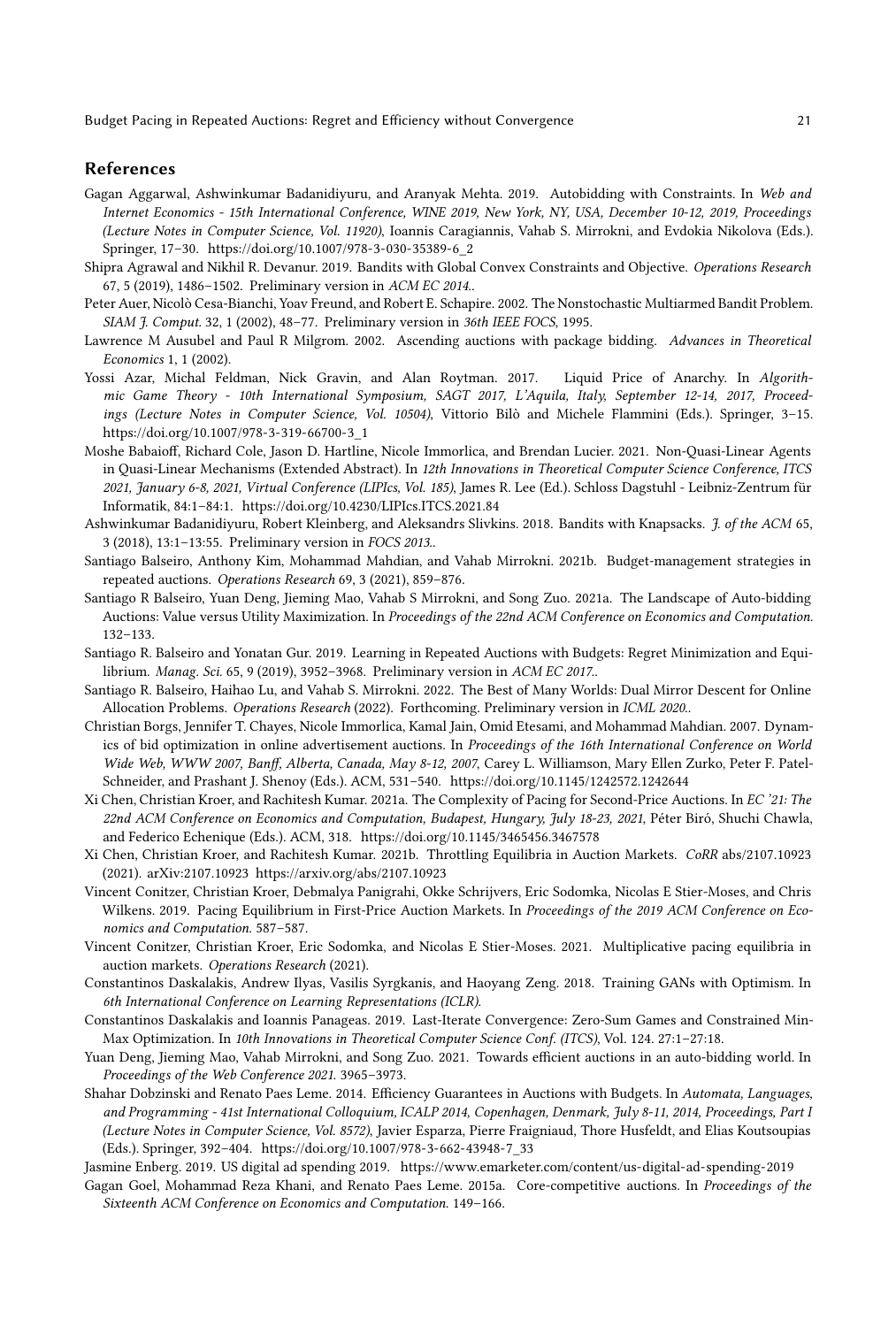- <span id="page-22-6"></span>Gagan Goel, Vahab Mirrokni, and Renato Paes Leme. 2015b. Polyhedral clinching auctions and the adwords polytope. Journal of the ACM (JACM) 62, 3 (2015), 1–27.
- <span id="page-22-4"></span>Noah Golowich, Sarath Pattathil, and Constantinos Daskalakis. 2020. Tight last-iterate convergence rates for no-regret learning in multi-player games. In 33rd Advances in Neural Information Processing Systems (NeurIPS).
- <span id="page-22-0"></span>Jason Hartline, Nicole Immorlica, Mohammad Reza Khani, Brendan Lucier, and Rad Niazadeh. 2018. Fast core pricing for rich advertising auctions. In Proceedings of the 2018 ACM Conference on Economics and Computation. 111–112.
- Elad Hazan. 2016. Introduction to Online Convex Optimization. Found. Trends Optim. 2, 3-4 (2016), 157-325. <https://doi.org/10.1561/2400000013>
- <span id="page-22-2"></span>Nicole Immorlica, Karthik Abinav Sankararaman, Robert Schapire, and Aleksandrs Slivkins. 2021. Adversarial Bandits with Knapsacks. J. of the ACM (2021). To appear. Preliminary version in 60th IEEE FOCS, 2019..
- <span id="page-22-8"></span>Robert Kleinberg. 2004. Nearly Tight Bounds for the Continuum-Armed Bandit Problem.. In 18th Advances in Neural Information Processing Systems (NIPS).
- <span id="page-22-9"></span>Robert D. Kleinberg and Frank T. Leighton. 2003. The Value of Knowing a Demand Curve: Bounds on Regret for Online Posted-Price Auctions. In IEEE Symp. on Foundations of Computer Science (FOCS). 594–605.
- <span id="page-22-1"></span>Mallesh M Pai and Rakesh Vohra. 2014. Optimal auctions with financially constrained buyers. Journal of Economic Theory 150 (2014), 383–425.
- Tim Roughgarden, Vasilis Syrgkanis, and Éva Tardos. 2017. The Price of Anarchy in Auctions. J. Artif. Intell. Res. 59 (2017), 59–101.<https://doi.org/10.1613/jair.5272>
- <span id="page-22-3"></span>Aleksandrs Slivkins. 2019. Introduction to Multi-Armed Bandits. Foundations and Trends® in Machine Learning 12, 1-2 (Nov. 2019), 1–286. Published with Now Publishers (Boston, MA, USA). Also available at https://arxiv.org/abs/1904.07272. Latest online revision: June 2021..
- <span id="page-22-7"></span><span id="page-22-5"></span>Chen-Yu Wei, Chung-Wei Lee, Mengxiao Zhang, and Haipeng Luo. 2021. Linear Last-iterate Convergence in Constrained Saddle-point Optimization. In 9th International Conference on Learning Representations (ICLR).

## A Omitted Proofs from Section [4](#page-11-1)

#### A.1 Proof of Lemma [4.2](#page-11-0)

PROOF. For each *t*, by slightly abusing notation, we define an allocation rule  $\hat{y}_t : [0, \overline{v}]^n \to$  $[0,1]^n$  by

$$
\hat{y}_{k,t}(\mathbf{v}_t) \triangleq \mathbb{E}_{\mathbf{v}_{-t} \in F^{T-1}} \left[ y_{k,t}(\mathbf{v}_1,\ldots,\mathbf{v}_T) | \mathbf{v}_t \right],
$$

Note that this is a feasible allocation rule as the set of feasible allocations is convex and closed. We have

$$
\mathbb{E}_{\mathbf{v}_1,\ldots,\mathbf{v}_T\sim F}\left[y_{k,t}(\mathbf{v}_1,\ldots,\mathbf{v}_T)\cdot v_{k,t}\right] = \mathbb{E}_{\mathbf{v}_t}\left[\mathbb{E}_{\mathbf{v}_{-t}}\left[y_{k,t}(\mathbf{v}_1,\ldots,\mathbf{v}_T)\cdot v_{k,t}|\mathbf{v}_t\right]\right]
$$
  
=  $\mathbb{E}_{\mathbf{v}_t}\left[\hat{y}_{k,t}(\mathbf{v}_t)\cdot v_{k,t}\right] = \mathbb{E}_{\mathbf{v}\sim F}\left[\hat{y}_{k,t}(\mathbf{v})\cdot v_k\right].$ 

Now we define the allocation rule  $\tilde{y}$  by setting  $\tilde{y}_k = \frac{1}{T} \sum_{t=1}^T \hat{y}_{k,t}$  for each  $k \in [n]$ , which is again feasible because the set of feasible allocations is convex. By the linearity of the expectations operator, we have

$$
\mathbb{E}_{\mathbf{v}_1,\dots,\mathbf{v}_T\sim F}\left[\sum_{t=1}^T y_{k,t}(\mathbf{v}_1,\dots,\mathbf{v}_T)\cdot v_{k,t}\right] = \sum_{t=1}^T \mathbb{E}_{\mathbf{v}_1,\dots,\mathbf{v}_T\sim F}\left[y_{k,t}(\mathbf{v}_1,\dots,\mathbf{v}_T)\cdot v_{k,t}\right]
$$

$$
= \sum_{t=1}^T \mathbb{E}_{\mathbf{v}\sim F}\left[\hat{y}_{k,t}(\mathbf{v})\cdot v_k\right] = \mathbb{E}_{\mathbf{v}\sim F}\left[\sum_{t=1}^T \hat{y}_{k,t}(\mathbf{v})\cdot v_k\right] = T \cdot \mathbb{E}_{\mathbf{v}\sim F}\left[\tilde{y}_k(\mathbf{v})\cdot v_k\right].
$$

This proves the Lemma.

#### A.2 Proof of Lemma [4.4](#page-12-1)

PROOF. Let  $\Delta_t = X_t Y_t + (1 - X_t)\rho - (\mathbb{E}[X_t Y_t + (1 - X_t)\rho | \mathcal{F}_{t-1}])$ . Clearly, the sequence  $\Delta_t$  forms a  $\mathcal{F}_t$ -martingale difference sequence by construction. Moreover, we observe that

$$
\mathbb{E}[X_tY_t+(1-X_t)\rho|\mathcal{F}_{t-1}]=X_t\mathbb{E}[Y_t|\mathcal{F}_{t-1}]+(1-X_t)\rho=X_t\mathbb{E}[Y_t]+(1-X_t)\rho,
$$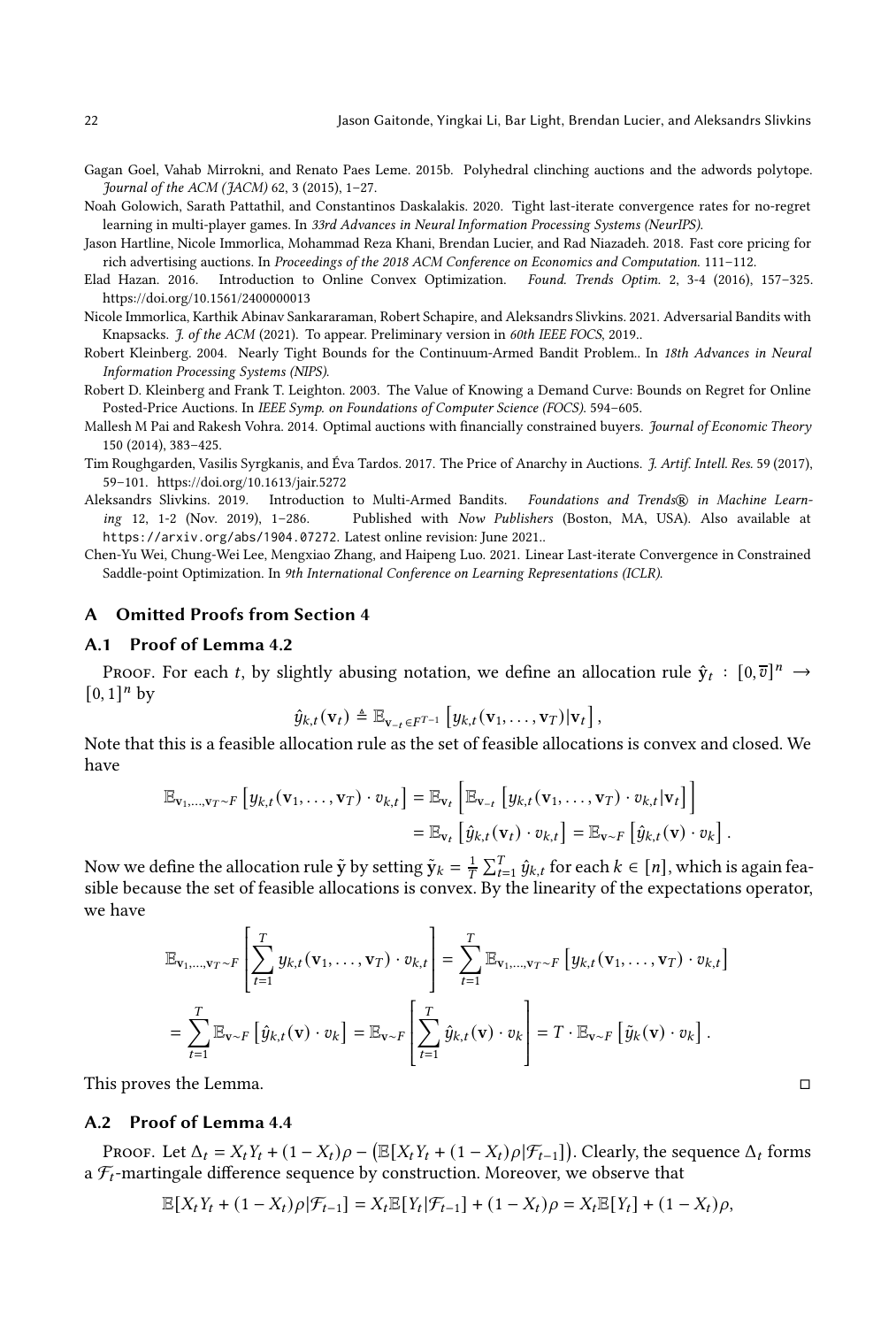where we use the facts that  $X_t$  is  $\mathcal{F}_{t-1}$ -measurable and t,  $Y_t$  is independent of  $\mathcal{F}_{t-1}$ . It follows that  $\Delta_t \in [-\mathbb{E}[Y_t], \overline{v} - \mathbb{E}[Y_t]]$ . As an immediate consequence of the Azuma-Hoeffding inequality, we obtain

<span id="page-23-2"></span>
$$
\Pr\left(\sum_{t=1}^{T} \Delta_t \ge \theta\right) \le \exp\left(\frac{-2\theta^2}{T\overline{v}^2}\right). \tag{21}
$$

But observe that

$$
\left\{\sum_{t=1}^{T} \Delta_t \ge \theta\right\} = \left\{\sum_{t=1}^{T} \left[X_t Y_t + (1 - X_t)\rho\right] \ge \theta + \sum_{t=1}^{T} \left[X_t \mathbb{E}[Y_t] + (1 - X_t)\rho\right]\right\}
$$

$$
\supseteq \left\{\sum_{t=1}^{T} \left[X_t Y_t + (1 - X_t)\rho\right] \ge \theta + T \cdot \rho\right\},\
$$

using the assumption  $\mathbb{E}[Y_t] \leq \rho$ . This inclusion together with [\(21\)](#page-23-2) yields [\(3\).](#page-12-3)

# <span id="page-23-0"></span>B Dynamic Regret Guarantees for SGD

Recall that our general approach for establishing individual guarantees is through a reduction to regret bounds for projected stochastic gradient descent. The general goal of stochastic gradient descent is to obtain a sequence of points  $x_1, \ldots, x_T$  in an online fashion that achieve low-regret with respect to the loss of a sequence of convex functions  $f_1, \ldots, f_T$  compared to the best fixed point in some convex set  $K$ . Moreover, at each time  $t$ , the agent receives noisy feedback via a noisy, but unbiased estimate of  $\nabla f_t(x_t)$ . The general form of the algorithm is given below:

#### <span id="page-23-3"></span>Algorithm 2: Stochastic Gradient Descent

**Input:**  $\mathcal K$  convex set, T time horizon,  $\epsilon > 0$  learning rate **Output:** Sequence  $x_1, \ldots, x_T \in \mathcal{K}$ 1 Initialize  $x_1 \in \mathcal{K}$ . 2 for  $t = 1, \ldots, T$  do 3 Observe  $\tilde{\nabla}_t$ , an unbiased estimator of  $f_t(x_t)$ , where  $f_t$  is a (adversarially chosen) convex function (i.e.  $\mathbb{E}_t[\tilde{\nabla}_t] = f_t(x_t)$  where the expectation is over any randomness in the dynamics after  $x_t$  and  $f_t$  is chosen); 4 Update  $x_{t+1} = P_{\mathcal{K}}(x_t - \epsilon \tilde{\nabla}_t).$ <sup>5</sup> end

It is well-known that [Algorithm 2](#page-23-3) attains vanishing regret with respect to the loss of the best fixed action in  $K$  on the sequence of function  $f_1, \ldots, f_t$ . For completeness, we give the following guarantee on path-length (dynamic) guarantees for stochastic gradient descent that is immediately obtained by combining standard regret bounds.

<span id="page-23-1"></span>PROPOSITION B.1. Let K be a convex set with diameter D, and suppose that  $f_1, \ldots, f_T$  is a sequence of convex functions, where  $f_t$  can be adversarially chosen depending on the previous  $f_1, \ldots, f_{t-1}$  as well as  $x_1, \ldots, x_t$ . Suppose that the sequence  $x_1, \ldots, x_T$  is obtained by running [Algorithm 2](#page-23-3) and it further holds that  $\|\tilde{\nabla}_t\|\leq G$  with probability 1. Then for any (not necessarily fixed) sequence  $u_1,\ldots,u_T\in\mathcal{K}$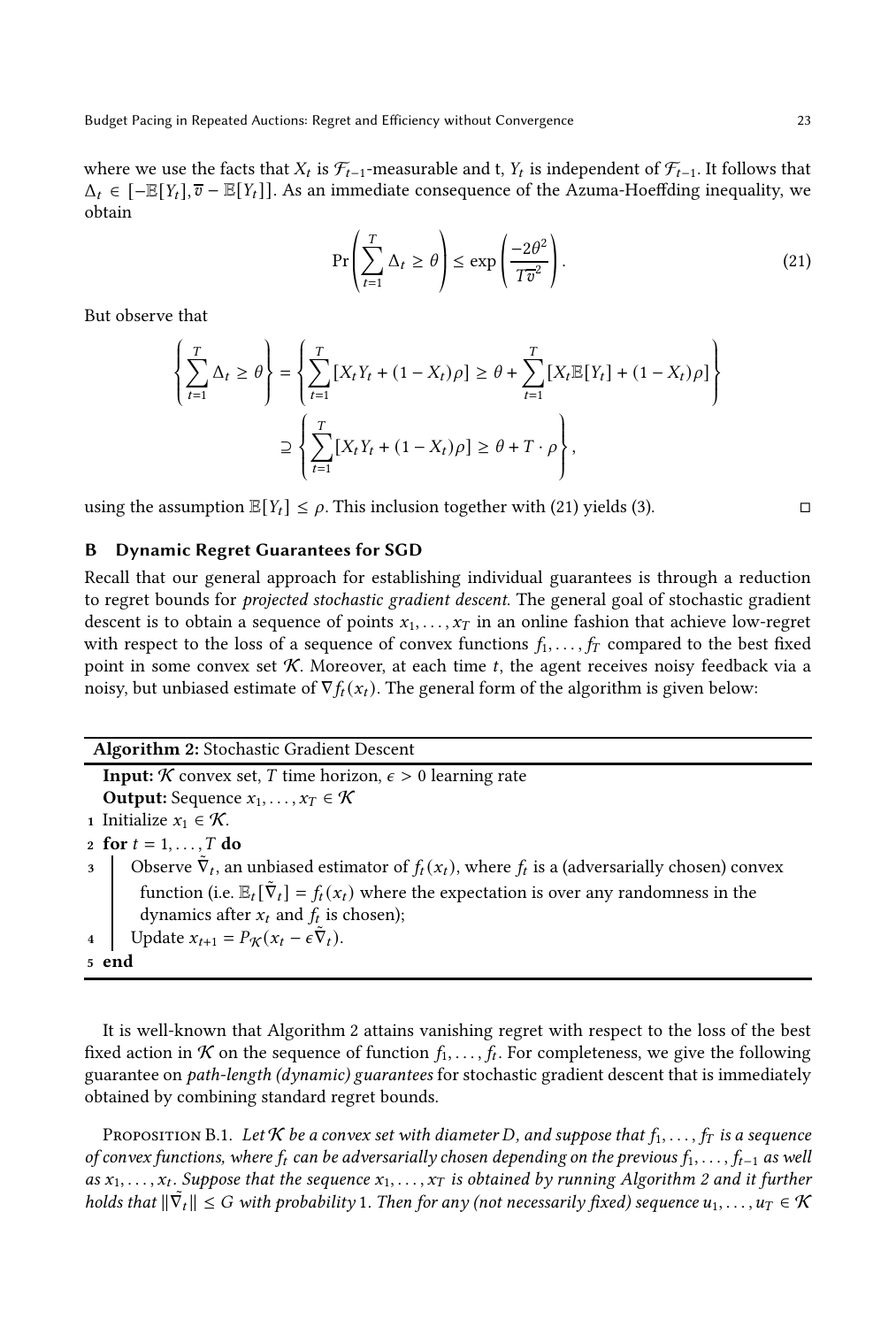satisfying  $\sum_{t=1}^{T-1} ||u_{t+1} - u_t||_2 + 1 \leq P$  with probability one, then

$$
\mathbb{E}\left[\sum_{t=1}^{T} f_t(x_t) - \sum_{t=1}^{T} f_t(u_t)\right] \le O\left(\frac{D^2 P}{\epsilon} + \epsilon G^2 T\right).
$$
\n(22)

Proof. The proof is an immediate consequence of combining standard analyses of stochastic gradient descent and dynamic regret. We have deterministically by convexity that

$$
\sum_{t=1}^{T} f_t(x_t) - \sum_{t=1}^{T} f_t(u_t) \leq \sum_{t=1}^{T} \nabla f_t(x_t)^T (x_t - u_t) \\
= \mathbb{E} \left[ \sum_{t=1}^{T} \tilde{\nabla}_t^T (x_t - u_t) \right],
$$

where the expectation is over all random choices in the dynamics using the assumption on the gradient estimates. At this point, the dynamics follow online gradient descent with cost functions  $\tilde{f}_t(x) = \tilde{\nabla_t}^T x$ . Hence we may invoke Theorem 10.1.1 of [Hazan, 2016] to deduce that

$$
\mathbb{E}\left[\sum_{t=1}^T f_t(x_t) - \sum_{t=1}^T f_t(u_t)\right] \leq \mathbb{E}\left[\sum_{t=1}^T \tilde{\nabla}_t^T (x_t - u_t)\right]
$$

$$
\leq O\left(\frac{D^2 P}{\epsilon} + \epsilon G^2 T\right),
$$

where we use the assumption that  $\|\tilde{\nabla_t}\| \leq G$  almost surely as well as the almost sure path-length assumption.  $\Box$ 

#### <span id="page-24-0"></span>C Omitted Proofs from Section 5

#### C.1 Proof of [Proposition 5.4](#page-17-1)

PROOF. Fix  $\mu \in [0, \overline{\mu}]$ . Define the random process  $M_k = \sum_{t=1}^k [x_t v_t - V(\mu)]$ , where  $x_t$  and  $v_t$ are the (random) allocation and valuations at each time  $t$  when bidding with multiplier  $\mu$ . Notice that  $M_k$  is a martingale by construction. Define  $\tau_\mu$  to be first time that such a bidding algorithm runs out of money at the end of the period, or  $T$  if this does not occur. By the Optional Stopping Theorem,

<span id="page-24-1"></span>
$$
Y_{\mu} \leq \mathbb{E}\left[M_{\tau}\right] = \mathbb{E}\left[\tau_{\mu}\right] \cdot V(\mu),\tag{23}
$$

where the inequality occurs because the stopping rule counts the value obtained on the period where the agent may (strictly) exceed the budget.

We now derive an upper bound on the expectation of the stopping time. On the one hand, we certainly have  $\mathbb{E}[\tau] \leq T$  as  $\tau \leq T$  by definition. An analogous martingale argument with  $N_k = \sum_{t=1}^k \left[ z_t - Z(\mu) \right]$  (where  $z_t$  is the (random) expenditure at time t) similarly implies that

<span id="page-24-2"></span>
$$
\mathbb{E}[\tau_{\mu}] \cdot Z(\mu) = \mathbb{E}[N_{\tau}] \le B + \overline{v}, \tag{24}
$$

where the extra term arises in the analysis because the agent may spend  $\overline{v}$  on the final round before she exceeds her budget. Combining [\(23\)](#page-24-1) and [\(24\)](#page-24-2) implies that  $Y_{\mu} \leq V(\mu) \cdot \min \left\{T, \frac{B+\overline{v}}{Z(\mu)}\right\}$  $\bigg\}$ .

Suppose first that  $\mu \ge \mu_t^*$  so that  $V(\mu) \le V(\mu^*)$ . As we have seen, this implies that  $Y_\mu \le V(\mu) \cdot T \le$  $V(\mu^*) \cdot T$  as claimed. If instead  $\mu < \mu_t^*$ , note that by definition this implies that  $Z(\mu^*) = \rho$ , and our inequality implies that  $Y_{\mu} \leq (B + \overline{v}) \cdot V(\mu)/Z(\mu) \leq (B + \overline{v}) \cdot V(\mu^*)/Z(\mu^*)$  by the monotone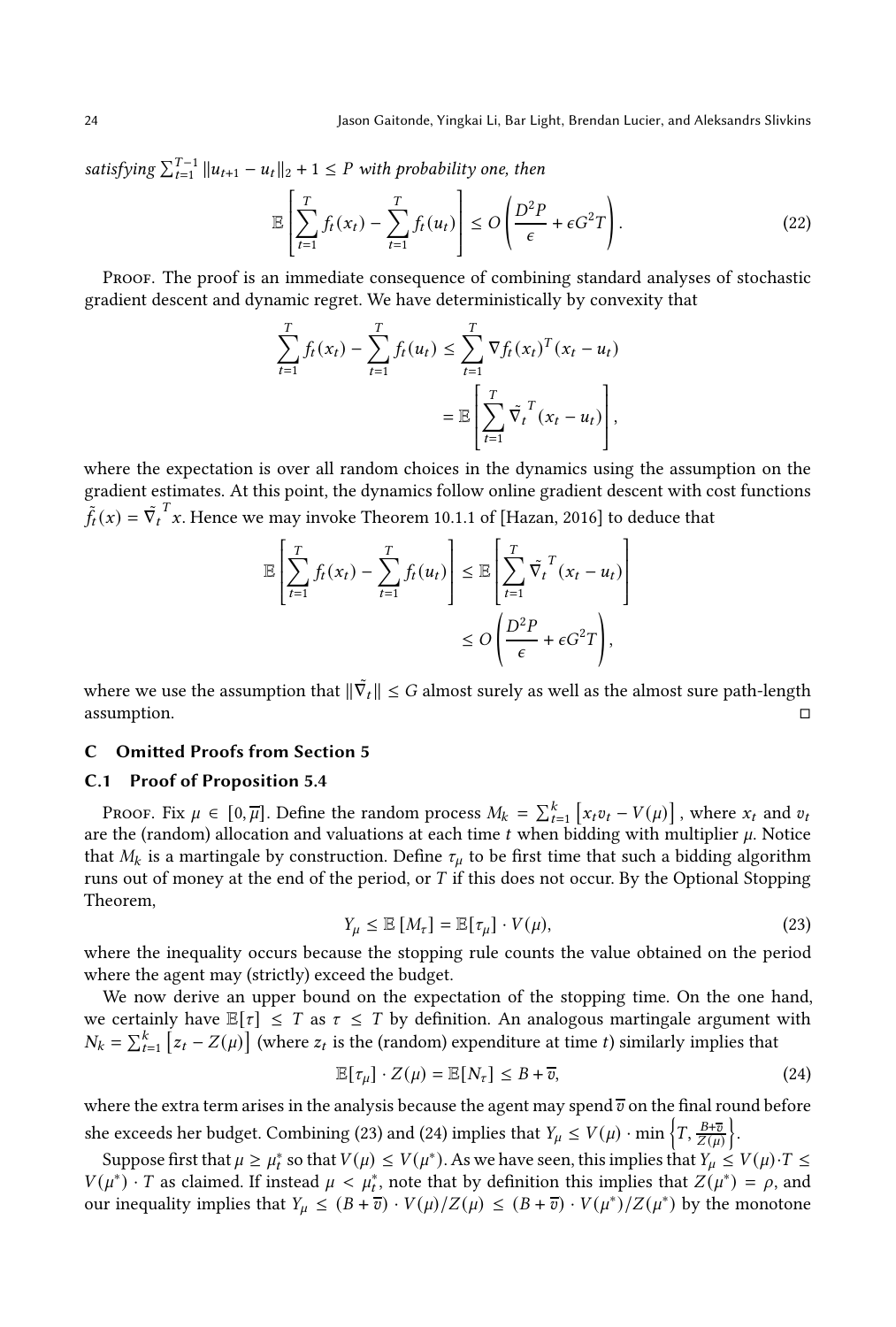bang-for-buck property. This yields  $Y_\mu \le V(\mu^*) \cdot (T + \overline{v}/\rho) \le V(\mu^*) \cdot T + \overline{v}^2/\rho$ . In either case, we get the obtained bound.

#### C.2 Proof of [Lemma 5.5](#page-17-3)

PROOF. The convexity is immediate from the fundamental theorem of calculus and monotonicity assumption on  $Z_t$ , as the expected expenditure is a weakly decreasing function of the multiplier. To show that the Lipschitz condition holds note that

$$
|H_t(y) - H_t(x)| \le \rho |y - x| + \left| \int_x^y Z_t(s) \, ds \right| \le (\rho + Z_t(0)) |y - x|.
$$

The proof of the Lipschitz condition follows from the fact the expected expenditure function is at most the expected valuation.

# C.3 Proof of [Lemma 5.6](#page-17-4)

Proof. The conclusion is trivial if  $\lambda = 0$ , so we assume  $\lambda > 0$ . Moreover, note that we always have  $R \geq 0$ , and by considering the function  $-f(-y)$  if necessary, we may assume without loss of generality that  $x \geq 0$  and thus the same for  $f(x)$ .

For a contradiction, suppose that  $f(x) > \sqrt{2\lambda R}$ . Then by the assumption that f is  $\lambda$ -Lipschitz, it follows that  $f(y) > \sqrt{2\lambda R} - \lambda(x-y)$  for all  $y \in [x - \sqrt{2R/\lambda}, x]$  (note  $f(y) > 0$  on this region so this region is contained in [0,  $x$ ], where  $f(y) \ge 0$ ). In particular,

$$
\int_0^x f(y) dy \ge \int_{x-\sqrt{2\lambda R}}^x f(y) dy > \int_{x-\sqrt{2R/\lambda}}^x \left[ \sqrt{2\lambda R} - \lambda(x-y) \right] dy.
$$

This latter integral gives the area of a right triangle with height  $\sqrt{2\lambda R}$  and base  $\sqrt{2R/\lambda}$ , which is clearly equal to R. This contradicts the assumption that  $R = \int_0^x f(y) dy$ , proving the lemma.  $\square$ 

# <span id="page-25-0"></span>D Vanishing Regret Does Not Imply Approximately Optimal Liquid Welfare

In this Section we present an example showing that a dynamic bidding strategy that achieves vanishing (in fact, zero) regret for all agents might still have an unbounded approximation factor with respect to the liquid welfare of the allocation sequence.

PROPOSITION D.1. There exists an instance of a second-price auction for a single good and two agents, described by a distribution over valuations, and a pair of no-regret bidding strategies such that when both agents follow the pair of no-regret bidding strategies, the resulting expected liquid welfare is arbitrarily small compared to the optimal liquid welfare.

Proof. We'll begin by showing something simpler: there exists a distribution over valuations and a bidding strategy for each agent such that, under these strategies, both agents have zero regret. We will then show how to extend this construction to one in which each agent is using a truly no-regret bidding strategy.

The per-round auction in our example is a second-price auction for a single good. There are two agents. The distribution F over value profiles is such that  $(v_1, v_2) = (2, 1)$  with probability 1. The target per-round spend rates for the agents are  $(\rho_1, \rho_2) = (1/(1+\overline{\mu}), 1)$ , where  $\overline{\mu}$  is some arbitrarily large constant independent of  $T$ .

Consider the following bidding strategies for the agents. Agent 1 bids value 2 for all periods and agent 2 bids 0 for all periods. Under this strategy profile, agent 1 receives all the items over the  $T$ rounds, and both agents pay nothing.

Under these strategies, agent 1 has zero regret as she obtains the maximum possible value. Agent 2 likewise has zero regret, since no choice of bid less than  $v_2$  can cause her to win in any round.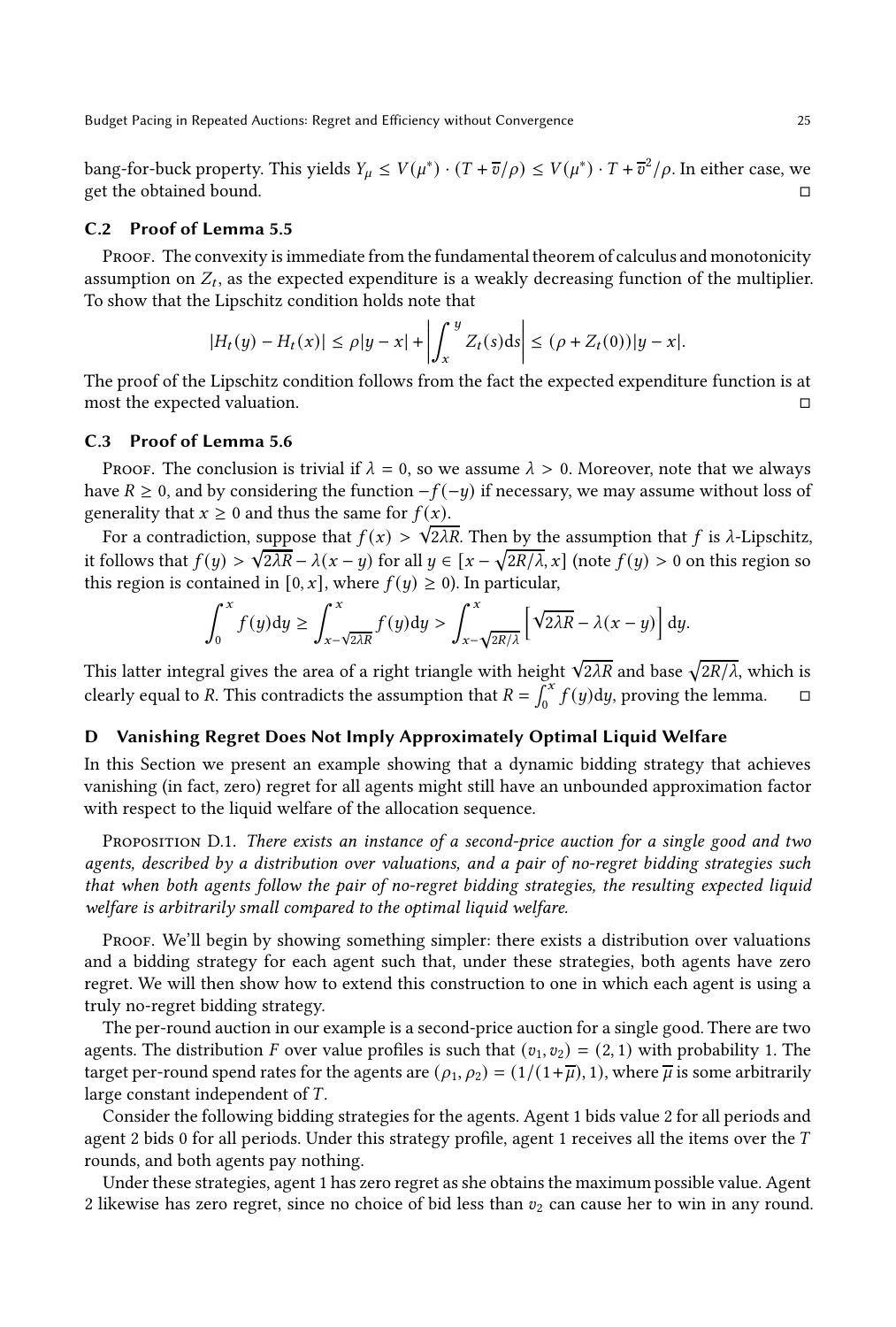Note that the agents would still have zero regret if their objective were changed to maximizing value minus (any scalar multiple  $\lambda \in [0, 1]$  times) payments.

The liquid welfare of this equilibrium is  $T/(\overline{\mu}+1)$ , the total budget of agent 1. However, allocating all goods to agent 2 achieves a liquid welfare of T. Since  $\bar{\mu}$  is an arbitrarily large constant, this approximation factor is unbounded.

One possible critique of the above construction is that the strategy each agent chooses only achieves no-regret for a particular adversary. We now show that the ideas of the construction can be generalize to the situation where both agents are choosing strategies that achieves noregret against any adversaries, while the approximation ratio of the equilibrium liquid welfare is arbitrarily large.

Let  $\sigma$  be any no-regret bidding strategy against any adversary. Let  $\sigma_1$  be the bidding strategy that always bid value v if the historical bids of the opponent is always 0, and follows the bidding strategy  $\sigma$  otherwise. Let  $\sigma_2$  be the bidding strategy that always bid 0 if the historical bids of the opponent is always 2, and follows the bidding strategy  $\sigma$  otherwise. Note that given any adversary, strategy  $\sigma_1$  achieves no-regret for agent 1 given any adversary, and strategy  $\sigma_2$  achieves no-regret for agent 2. This is because both agents achieve no-regret when the adversary proceeds as anticipated, and the remaining budget of the agent until detecting any deviation does not decrease.

Finally, when both agents follow the strategy profile ( $\sigma_1, \sigma_2$ ), no agent will deviate to strategy  $\sigma$ and the equilibrium liquid welfare is  $T/(\overline{\mu} + 1)$ , which can be unbounded smaller than the optimal liquid welfare. liquid welfare.

#### E Generalized Second Price is a Core Auction

<span id="page-26-0"></span>In this section we show that the GSP auction for sponsored search allocation with separable click rates is a core auction. Recall the definition of a GSP auction. There are  $m \geq 1$  slots with click rates  $1 \ge \alpha_1 \ge \ldots \ge \alpha_m \ge 0$ . There are *n* bidders, each bidder placing a bid  $b_i \ge 0$ . We will reindex agents in order of bid, so that  $b_1 \geq b_2 \geq \ldots \geq b_n$ . Without loss of generality we will assume  $m = n$  (by adding extra bidders with bid 0 or extra slots with click rate 0), and we will define  $b_{n+1} = \alpha_{m+1} = 0$  for convenience.

In the GSP auction, slots are allocated greedily by bid, and each agent pays a price per unit equal to the next-highest bid. That is, agent *i* receives slot *i* for a declared value of  $b_i\alpha_i$ , and pays  $b_{i+1}\alpha_i$ .

We claim that the GSP auction is a core auction. First, since  $b_{i+1} \leq b_i$  for all *i*, we have that  $b_{i+1}\alpha_i \leq b_i\alpha_i$ , and hence each bidder pays at most her declared welfare for the allocation received.

It remains to show the second property of a core auction. Choose any subset of bidders  $S \subseteq [n]$ . The allocation  $y$  to agents in  $S$  that maximizes declared welfare is the one that allocates greedily in index order. More formally, for each  $i \in S$ , let  $\sigma(i)$  be 1 plus the number of elements of S with index less than *i*. For example, if  $S = \{2, 6, 7\}$ , then  $\sigma(2) = 1$ ,  $\sigma(6) = 2$ , and  $\sigma(7) = 3$ . Then the declared-welfare-maximizing allocation y to agents in S is such that  $y_i = \alpha_{\sigma(i)}$  for each *i*, for a total declared welfare of  $\sum_{i \in S} b_i \alpha_{\sigma(i)}$ . The core auction property on subset of bidders S therefore reduces to showing that

<span id="page-26-1"></span>
$$
\sum_{i \notin S} b_{i+1} \alpha_i + \sum_{i \in S} b_i \alpha_i \ge \sum_{i \in S} b_i \alpha_{\sigma(i)}.
$$
\n(25)